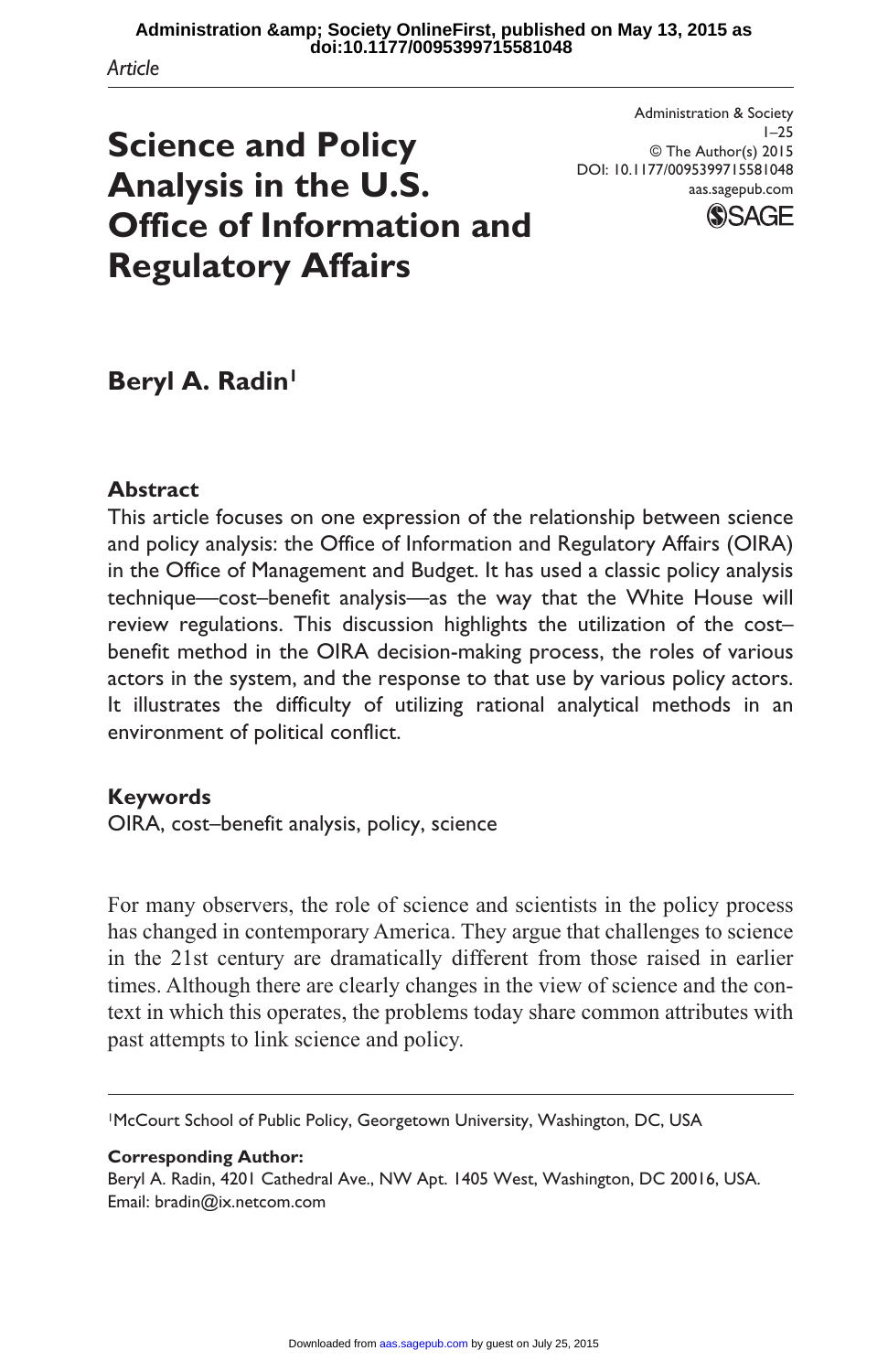This article focuses on one expression of this relationship: the Office of Information and Regulatory Affairs (OIRA) in the White House Office of Management and Budget (OMB). It is not usually viewed as a classic policy organization but as a unit that attempts to exert centralized control on a diffuse, decentralized system. But it is the unit that has consistently used a classic policy analysis technique—cost–benefit analysis)—as the way that the White House will review regulations emerging from the Executive Branch.

This discussion highlights the utilization of the cost–benefit method in the OIRA decision-making process, the roles of various actors in the system, and the response to that use by various policy actors. Unlike the experience of other countries, this element in the U.S. process has emphasized a methodology drawn from the economics field and has engendered a conflict between economists and scientists in the process. This case illustrates the difficulty of utilizing rational analytical methods in an environment of political conflict and raises similar problems to those raised in the evidence-based literature (Head, 2010, p. 77)

This article thus begins with a review of experience that began as a result of World War II and summarizes the issues that surfaced during that period. It then discusses different lenses that have been used to examine the relationship between science and scientists and the policy process.<sup>1</sup> Five approaches are utilized to indicate the perspectives of different actors who emerge in this debate: scientists, politicians, lawyers, bureaucrats, and economists. This chronological approach allows one to capture the changes that have occurred in the policy analysis field responding to social, economic, and political changes by following the creation and development of OIRA.

#### **The World War II Experience**

The debate that we are engaged in today has roots in the controversies that emerged as a result of World War II and the activities of the U.S. Office of Scientific Research and Development. That office, headed by Vannevar Bush, became the centerpiece for most of the wartime military R and D including the early work on the Manhattan Project and is often described as one of the key factors in winning the war. Bush himself was a classic American "tinkerer" in the model of Edison and his engineering skills generated a range of inventions that were early work on computers. His optimism about the potential of science influenced the post–World War II White House and led to the expansion of government support for science and the creation of the National Science Foundation.

But while Bush represented the advocacy of the possibilities of science, others had different experiences about its impacts on the society. Perhaps no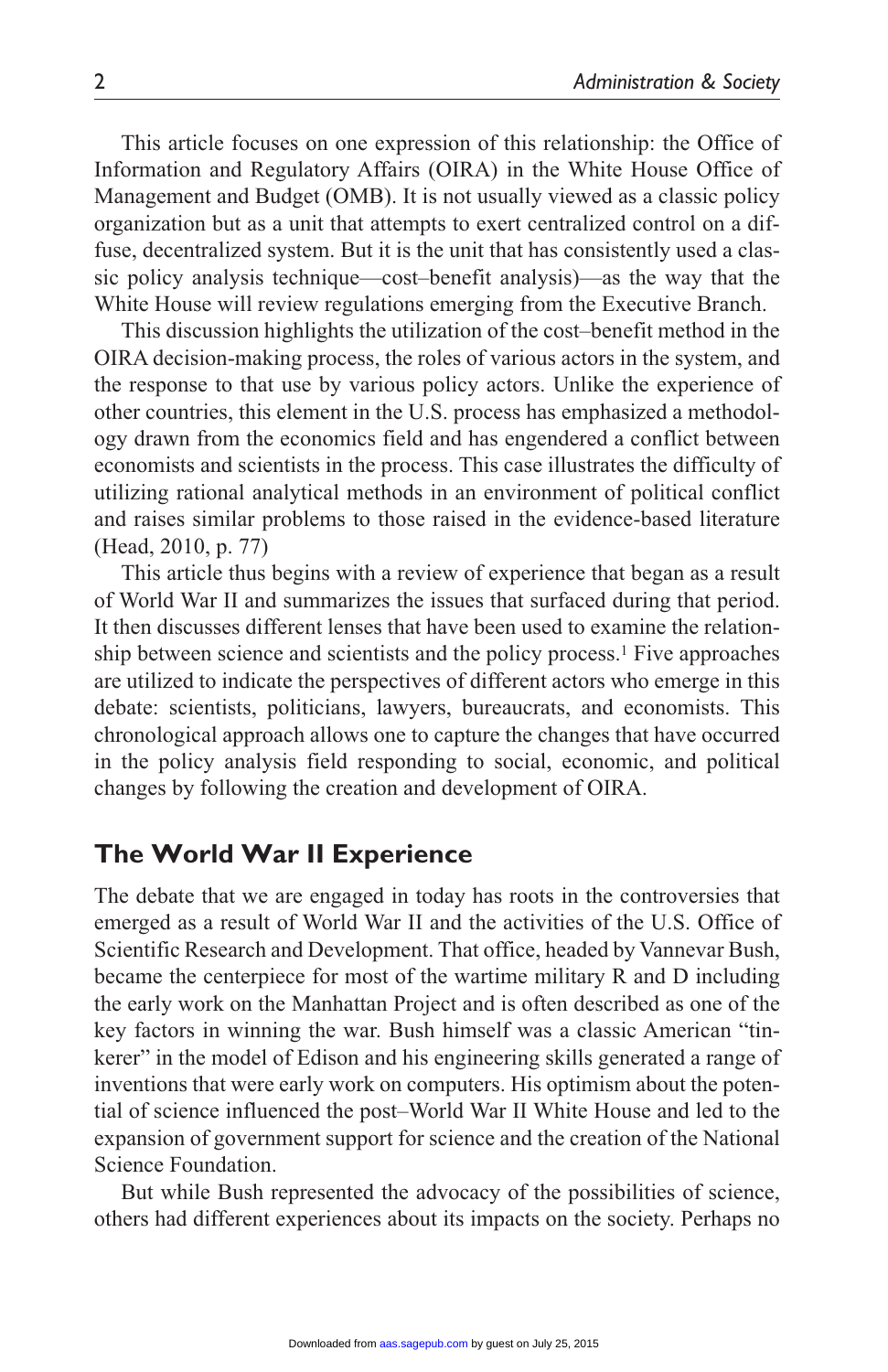one represented that view more clearly than physicist J. Robert Oppenheimer whose experiences in the Manhattan Project reinforced his concern about the development of the atomic bomb and the failure of decision makers to consider its negative potential. Although he became a major adviser to the Atomic Energy Commission after the war, his political views became an issue in the Red Baiting environment of the 1950s. Although publicly rehabilitated during the Kennedy administration, he continued to express his concerns about the role of science and scientists in a government setting.

The differing views of these two individuals represent the classic conflict in this field. Optimism about the future and the use of intelligence to solve problems have deep roots in the American tradition from Jefferson on. But skepticism about deferring to "experts" also is a part of the U.S. culture, particularly if that expert advice was attached to government action. From the beginning, it was not clear how scientists would be involved in the policy process (Pielke, 2007).

These conflicting views were not limited to the United States. British writer C. P. Snow called this a conflict between two very different cultures: the culture of science and the culture of the humanities. Himself a physicist as well as a writer, he wrote,

Between the two a gulf of mutual comprehension—sometimes (particularly among the young) hostility and dislike, but most of all lack of understanding. They have a curious distorted image of each other. Their attitudes are so different that, even on the level of emotion, they can't find much common ground. (Snow, 1963, p. 3)

American Don K. Price (1967) posed the dilemma somewhat differently in his book, *The Scientific Estate*:

The union of the political and scientific estates is not like a partnership, but a marriage. It will not be improved if the two become like each other, but only if they respect each other's quite different needs and purposes. No great harm is done if in the meantime they quarrel a bit. Scientists are always likely to complain that politics is based neither on knowledge or principle. Politicians are apt to retort that science is neither democratic nor responsible. These charges are resented on both sides more because of their emotional overtones than their essential meaning. For, stripped of their overtones, they state the fundamental distinctions that enable these two estates to help maintain a balance between the two aspects of freedom in our constitutional system. (p. 171)

Although the issues of the post–World War II period were posed in relatively simple terms, it soon became clear that they masked a set of concerns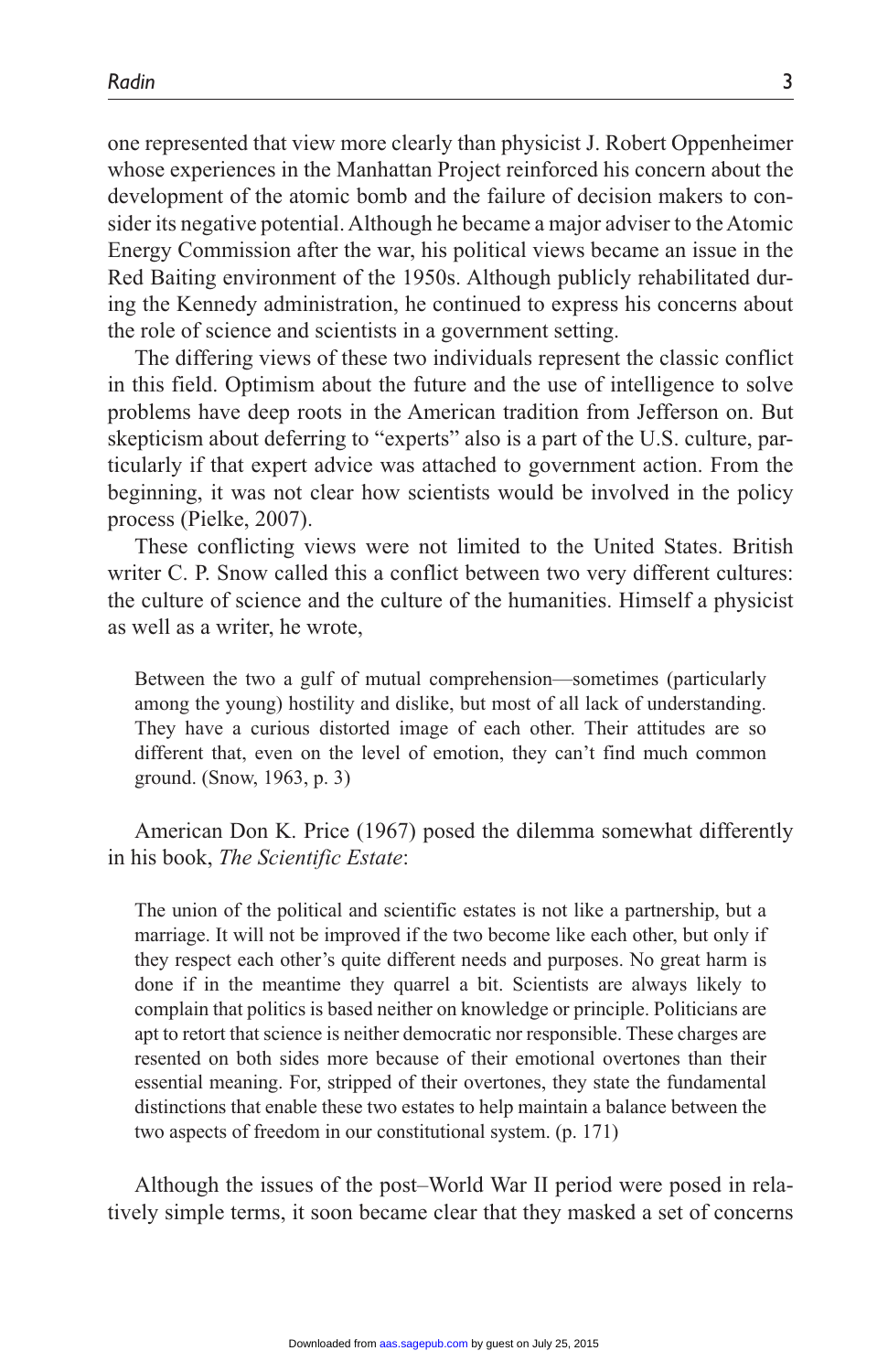that were extremely complex as the topic moved from theoretical and abstract dimensions to a decision world and the field of policy and policy analysis. For example, who has the authority to make (or override) decisions, what issues are appropriately included in the decision process, what analytic methodology should be used in the process, and what time perspective is appropriate (long-term vs. short-term dimensions)?

The answers to these questions did not seem to follow traditional political responses. There were those who wrapped themselves in the cloak of neutrality and believed that it was possible to separate fact from value. At times, their answers coincided with those of quite strange bedfellows; sometimes, advocates for unfettered science could support the positions of skepticism about governmental action, whereas at other times, neutrality led to enthusiasm about such action. The contemporary debate about global warming illustrates this difficult situation.

#### **The Policy Analysis Field**

One cannot understand these issues without analyzing the other player in the partnership between policy and science: those who defined themselves as policy analysts. The post–World War II environment also spawned the development of the field of policy analysis. Unlike the developments in the broader field involving science, policy analysis developed from the use of the new analytic techniques stimulated by the imperatives of war that attempted to apply principles of rationality to strategic decision making. The fathers of the policy analysis field (especially Yehezkel Dror) saw opportunities to apply the economic approach to decision making. These developments in the social sciences—particularly systems analysis and operations research—largely moved along two pathways: positivism (using the concept of laboratory experiments to differentiate the true from the false) and normative economic reasoning based on the concept of the market (Radin, 2000, pp. 13-14).

The early expressions of policy analysis in the federal government were closely entwined with decision making in areas most like that of wartime. Strong hierarchical systems were assumed, and the client of these efforts was someone as close to the top of the organization as one could hope. The goals of the military were usually understood by those both inside and outside the government. The Planning, Programming, and Budgeting System (PPBS) in the Department of Defense became the model for analytic efforts in other departments (West, 2011). At least three different goals were attached to the PPBS activity: control by top officials, improvement of efficiency in resource allocation, and a belief that increased use of knowledge and information would produce better decisions (Radin, 2000, p. 15). The creation of policy analysis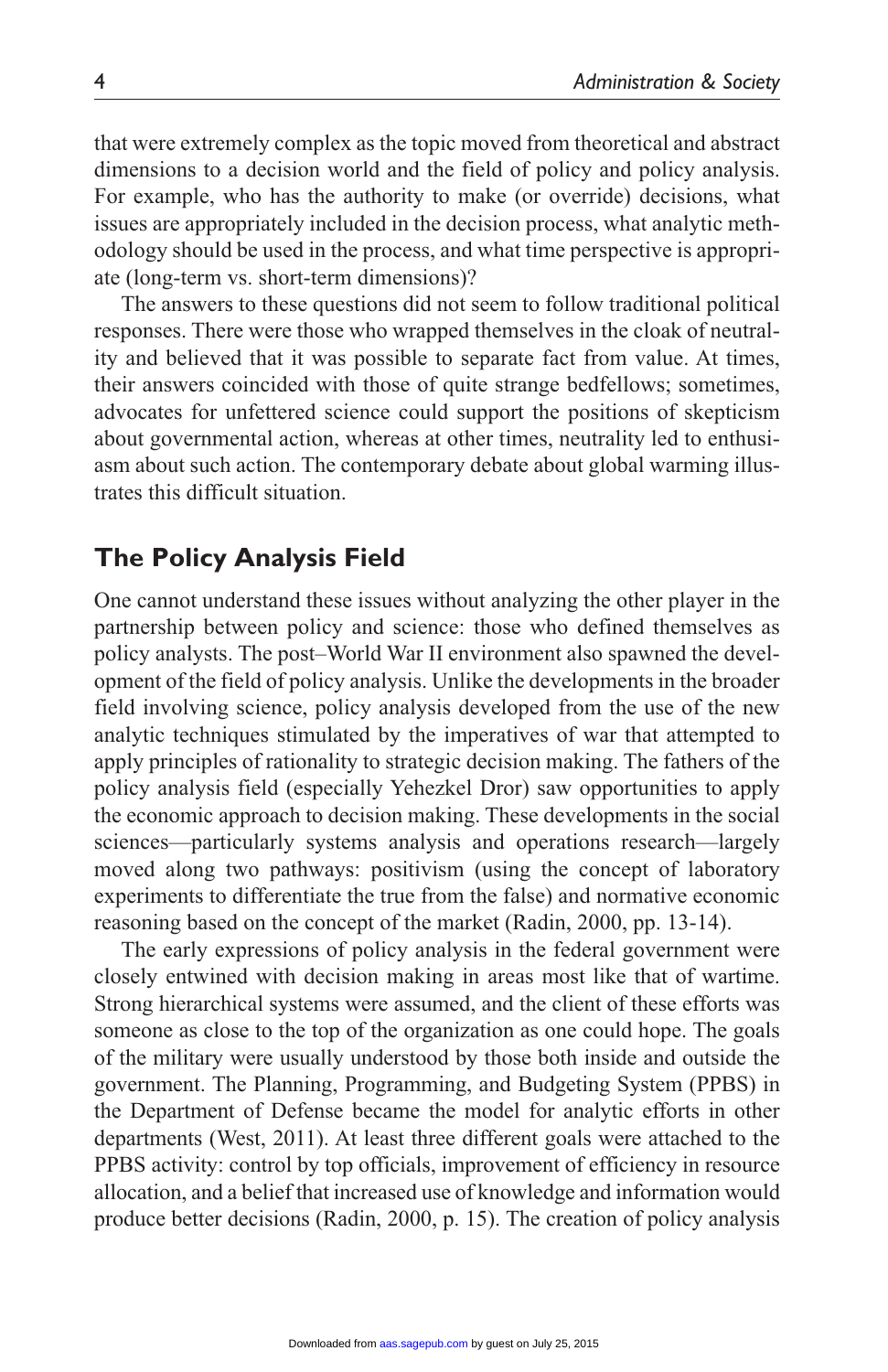"shops" was believed to provide analytic activity related to improving budgeting and the allocation of resources within the agency or department.

But modification of the expectations of the early advocates soon developed. By the mid-1970s, there was a movement toward a professional identity with journals and university-based professional schools, and an increase in the number of people who identified themselves as "policy analysts." But many issues remained unresolved: the relationship between policy analysis and budgeting, clarity about the impact of politics on their activity, what successful analysis looked like, and a confusion about the relationship between analytical neutrality and advocacy of policy positions (Radin, 2000, pp. 27-28).

In 1978, the National Research Council issued a report, *Knowledge and Policy: The Uncertain Connection*, that found that "despite numerous social science studies of policy interventions and steps to increase their relevance to and use for policy making, 'we lack systematic evidence as to whether these steps are having the results their sponsors hope for'" (National Research Council of the National Academies, 2012, p. 2). In 2012, the Committee on the Use of Social Knowledge in Public Policy issued another report, arguing that "To date, there has not been much success in explaining the use of science in public policy" (National Research Council of the National Academies, 2012, p. 2) . This conclusion was based on three findings: First, that typologies have not guided empirical research programs; second, that attention has been placed on challenges of the "two communities" metaphor of researchers and policy makers; and third, that although there has been attention to the production of evidence-based policy and practice, there is little understanding of the use of that knowledge.

The report summarized its findings by noting that

science, when it has something to offer, should be at the policy table. But it shares that table with an array of nonscientific reasons for making a policy choice: personal and political beliefs and values are present, as are lessons from experience, trial and error learning, and reasoning by analogy. Obviously political matters and pressures weigh heavily when policy choices are made. Nevertheless science is a unique voice. (see also National Research Council of the National Academies, 2012, p. 3; see also Acs & Cameron, 2013; Pielke, 2007; Viscusi, 2009)

Lack of clarity about the policy analysis profession continued, indeed probably increased, as the 21st century opened. A number of changes became obvious. The field became globalized, and policy analysts began to be found in a range of countries and political structures. The boundaries of the systems that defined their tasks became murky, overlapping, and interrelated. Traditional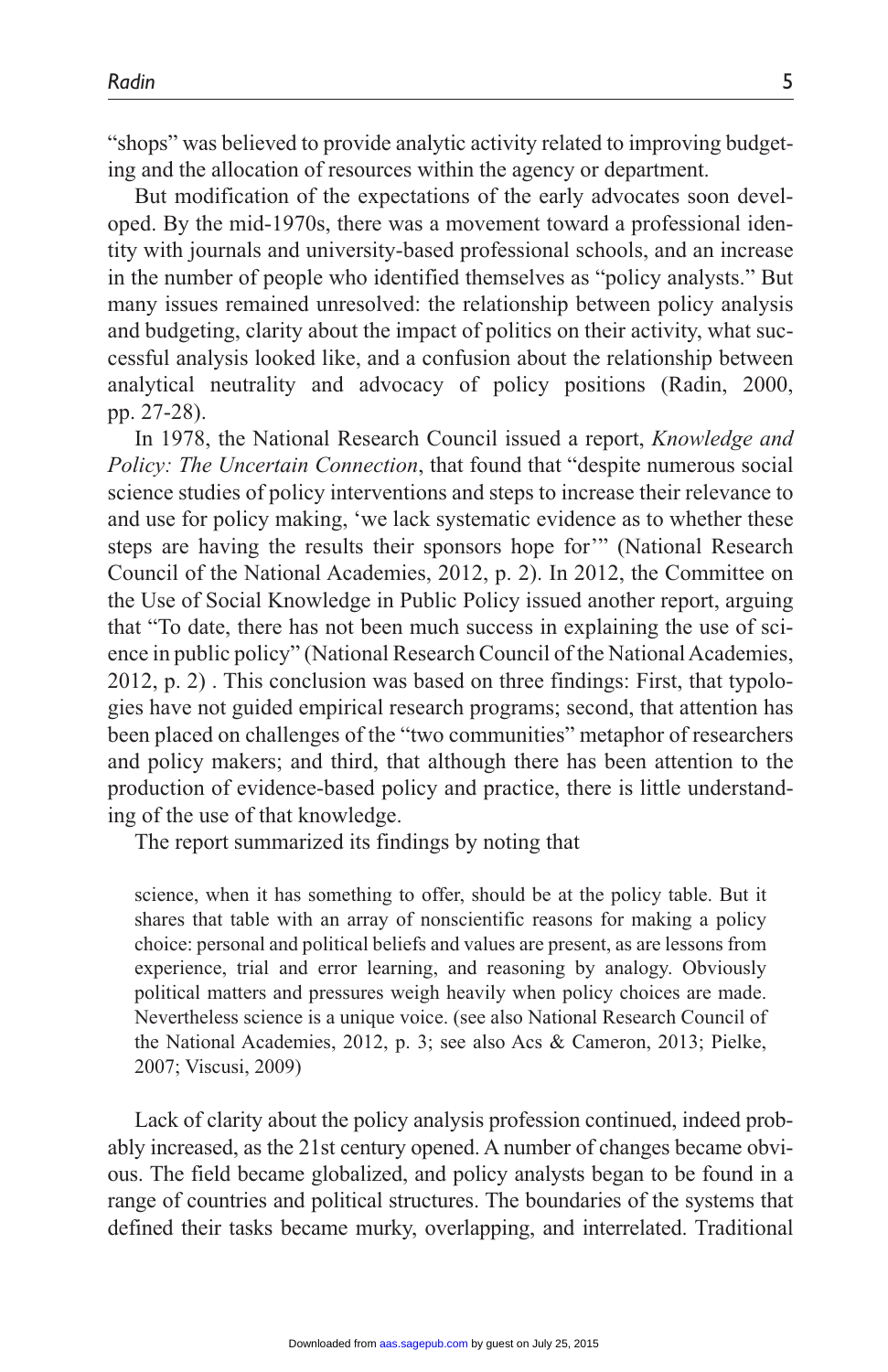views of hierarchical decision making were replaced by decision making that involves networks and collaborative as well as conflictual processes. The demise of the Soviet Union and concern about economic conditions contributed to increased skepticism about the role of government in almost every policy area. Ideology and contentiousness became common in debates, and issues were increasingly defined by budget limitations. The relationship between analysis and politics became even more complex, and it became more difficult to determine whether analysis belongs to a long-term perspective or whether political realities led one to be satisfied with short-term approaches (Radin, 2013, pp. vii-ix).

# **Analyzing the Policy–Science Relationship**

It is often confusing to figure out the appropriate way to analyze the policy– science relationship because it intersects with so many analytical issues. At least five different sets of players are involved in this set of issues: scientists, politicians, lawyers, bureaucrats, and economists. Each of these players also has its own internal analytic disputes. Each of them, for example, defines evidence in a somewhat different way, and it is difficult to escape from a sense that information and data are devised in the eyes of the beholders. The following discussion attempts to provide a sense of the issues that may emerge as a result of the role of a particular player.

## *Scientists*

This group utilizes the norms of science in determining what is viewed as the appropriate approach to policy issues. For the most part, scientists have been involved in the policy process within the executive branch, not in the Congress (Keller, 2009, p. 176). The debate over the exchange of used hypodermic needles illustrates this approach. When the White House and the Department of Health and Human Services were developing a policy on this issue, they drew on research that was supported and analyzed within the public health agencies in the department that indicated that programs for the exchange of used needles for new needles were able to reduce the incidence of HIV in that population. The position of the scientists in those agencies was supported by what was viewed as neutral information that was generated through data collection that was inclusive and used appropriate methodologies sensitive to diverse populations and collected over time. In that sense, this lens reflects the approach of the evidence-based movement. However, when scientists produce information, the reliance on the scientific methods makes them aware of the likely possibility that new research might provide results that are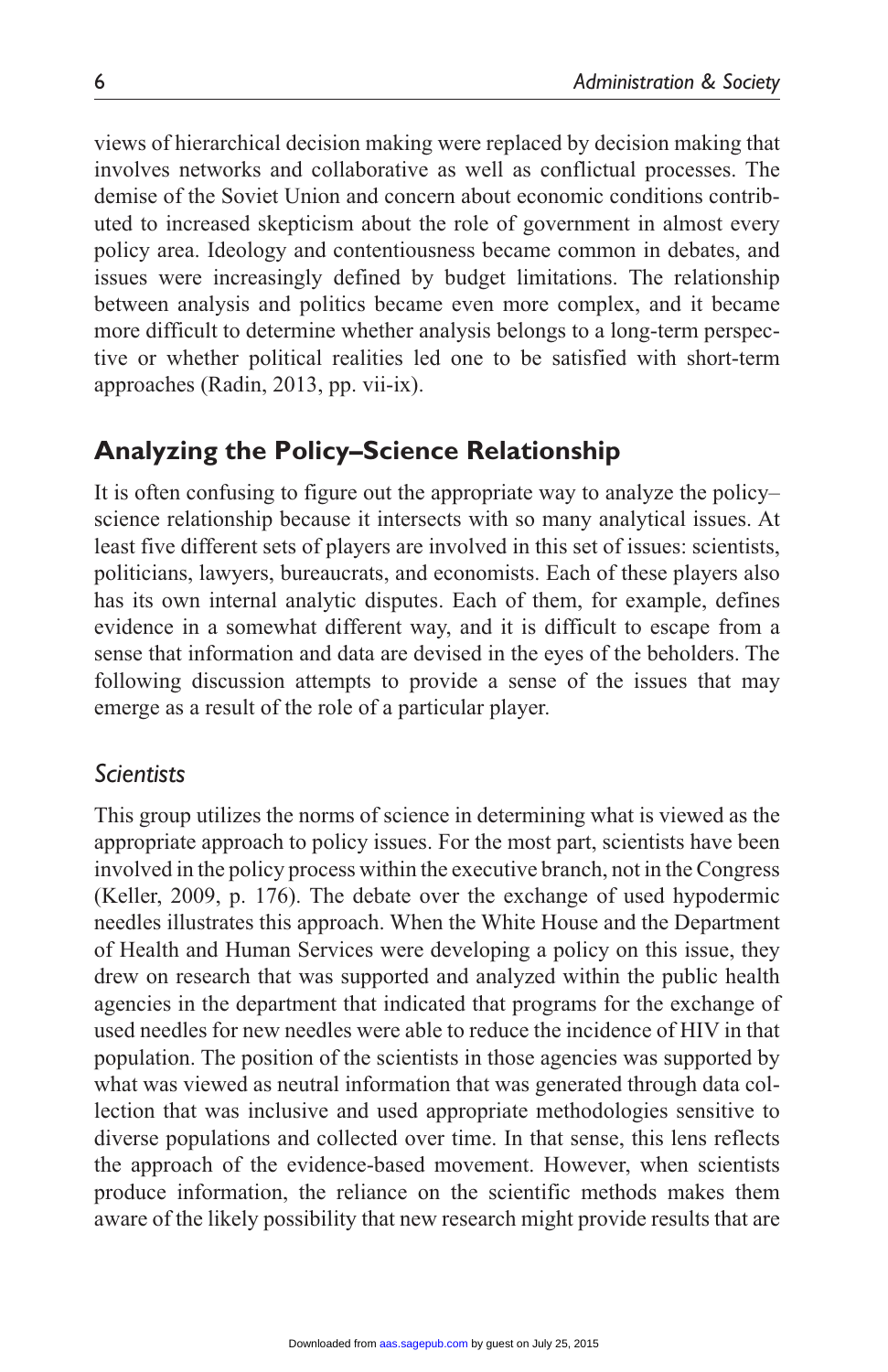different from the original information. The scientific paradigm that informs the assumptions of economists is different from that of bench scientists (Viscusi, 2009) because the way that economics deals with the concept of a market is a normative approach.

#### *Political Actors*

This lens focuses on the various positions that are associated with political participants in the decision process. It emerges from a bargaining position and involves trade-offs between the relevant players. Actors can involve players in both the legislative and executive branches (and sometimes the judiciary) and can express very different sets of perspectives (e.g., partisanship, interest group conflict, bureaucratic competition). The needle exchange policy issue provides an illustration of this approach. Although the staff of the US Department of Health and Human Services framed the issue as a public health issue, others in the government did not agree with this characterization. The staff in the Office of National Drug Policy in the White House viewed the issue as a criminal justice issue and believed that providing needles for drug users would encourage illegal drug use. The eventual policy that was determined sought to reconcile the perspectives and emerged from efforts to balance the conflicting policy frames in the decision. Usually, decisions from this lens emphasized short time perspectives, and information that was considered to be relevant was attached to one or another position taken by participants. This lens produces information that is likely to be the type that evidence-based policy has been designed to replace.

#### *The Law*

This approach includes two different approaches, which are based on the adversary system.2 One models itself on a court system that provides decision authority to a judge. The judge is expected to have familiarity with the scientific substance of a disputed situation and usually to be able to evaluate evidence and data. It is assumed that the judge has expertise that allows him or her to participate in detailed substantive and methodological issues. Over the years, there have been proposals for the creation of specialized courts and tribunals. One such proposal advocated creation of specialized environmental courts that "would have the capacity to resolve complicated environmental cases expertly, independently, holistically, rapidly, consistently, and justly" (Pring & Pring, 2009).

The other legal lens focuses on the legal context of the relationship. That involves constitutional arguments as well as attention to specific laws and other formal policies that define the intersection of policy and science.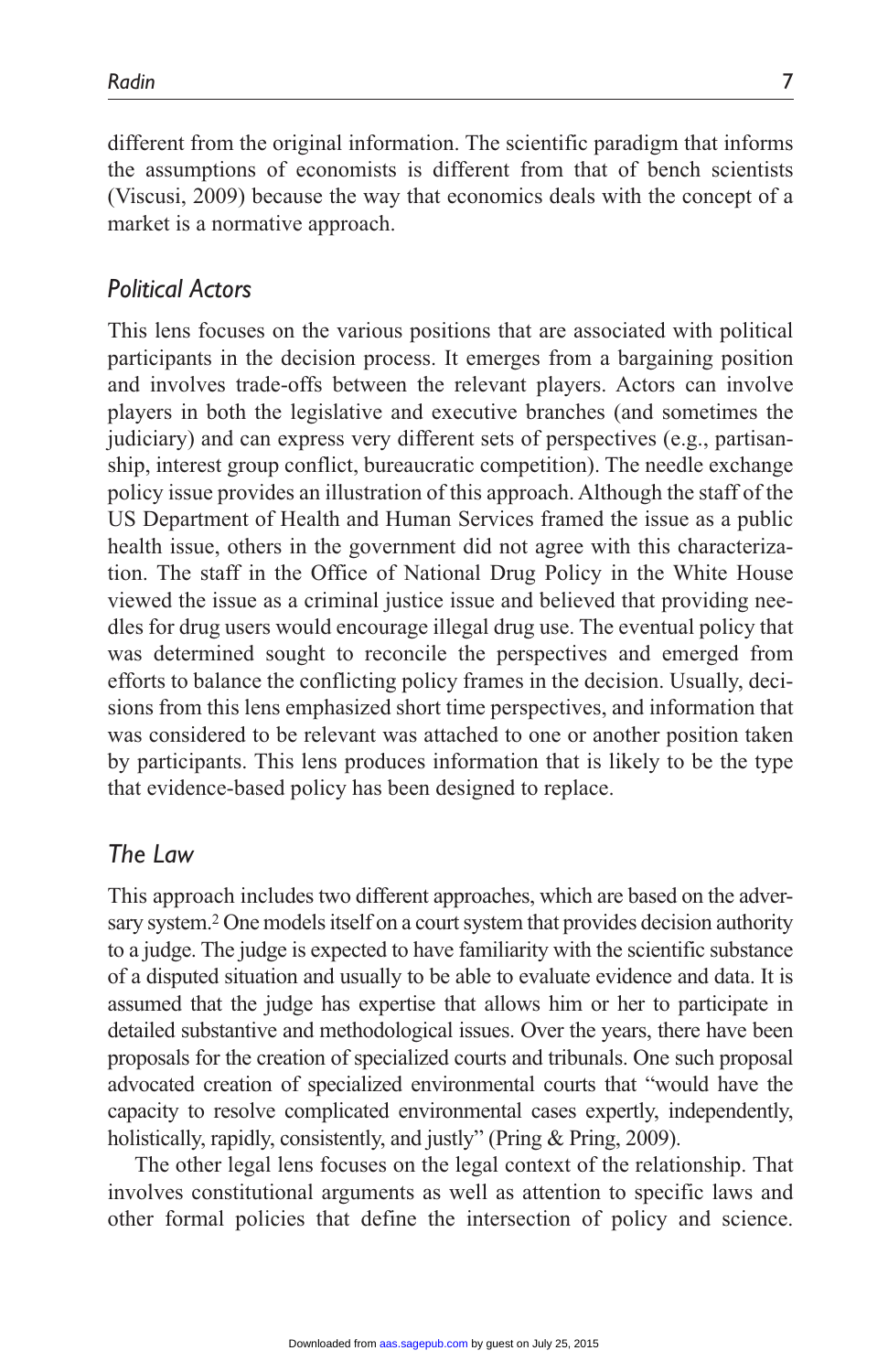Evidence to a lawyer means the information that can be used to make a case for a specific client and position. There is thus a difficulty of using the legal lens to argue for an evidence-based approach. However, the two approaches are intertwined because judges' rulings tend to emphasize case law and to defer to agency decisions.

## *Bureaucrats and Executive Branch Decision Makers*

This approach highlights the formal distribution of authority within the governmental structure and tends to accentuate the centralization within the hierarchical structure. If it focuses only on the authority within the executive branch, it is likely to emphasize the relationship between the White House and the programmatic departments and agencies. If it focuses on the constitutional shared power arrangement between the executive branch and the Congress (and sometimes the judiciary), it often leads to conflict between the two branches and a situation in which the department or agency is trapped between the two bodies (Rosenbloom, 1983). In the example of needle exchange, the White House Office of National Drug Policy had the bureaucratic power to force the Department of HHS to initially back away from its position. In addition, this perspective also highlights the administrative processes that might be used in this perspective. These might include issues such as control over deadlines (Balla, Deets, & Maltzman, 2011; Lavertu & Yackee, 2014; Revesz & Livermore, 2008).

#### *Economists*

This approach is largely found in the early days of the policy analysis field and reflects the disciplinary background of individual analysts. It is the basis of the cost-benefit methodology that sought to quantify the value of both costs and benefits and to determine whether a proposed option offers the most efficient path for addressing the policy problem. This lens is constructed on efficiency values and is based on the normative economic reasoning that is the centerpiece of the economics profession. Initially posed as an objective methodology for determining whether water projects should be undertaken by the Army Corps of Engineers, its experience over the years has modified the way that it has been viewed. Indeed, when environmental advocates began to do their own adversarial cost-benefit analysis, it became clear that policy choices involved value disputes, not simply technical determinations (Mazmanian & Nienaber, 1979). Applications in areas such as health, education, and welfare further indicated the limitations of the methodology (Vining & Weimer, 2010).3 However, some economists tended to hold on to the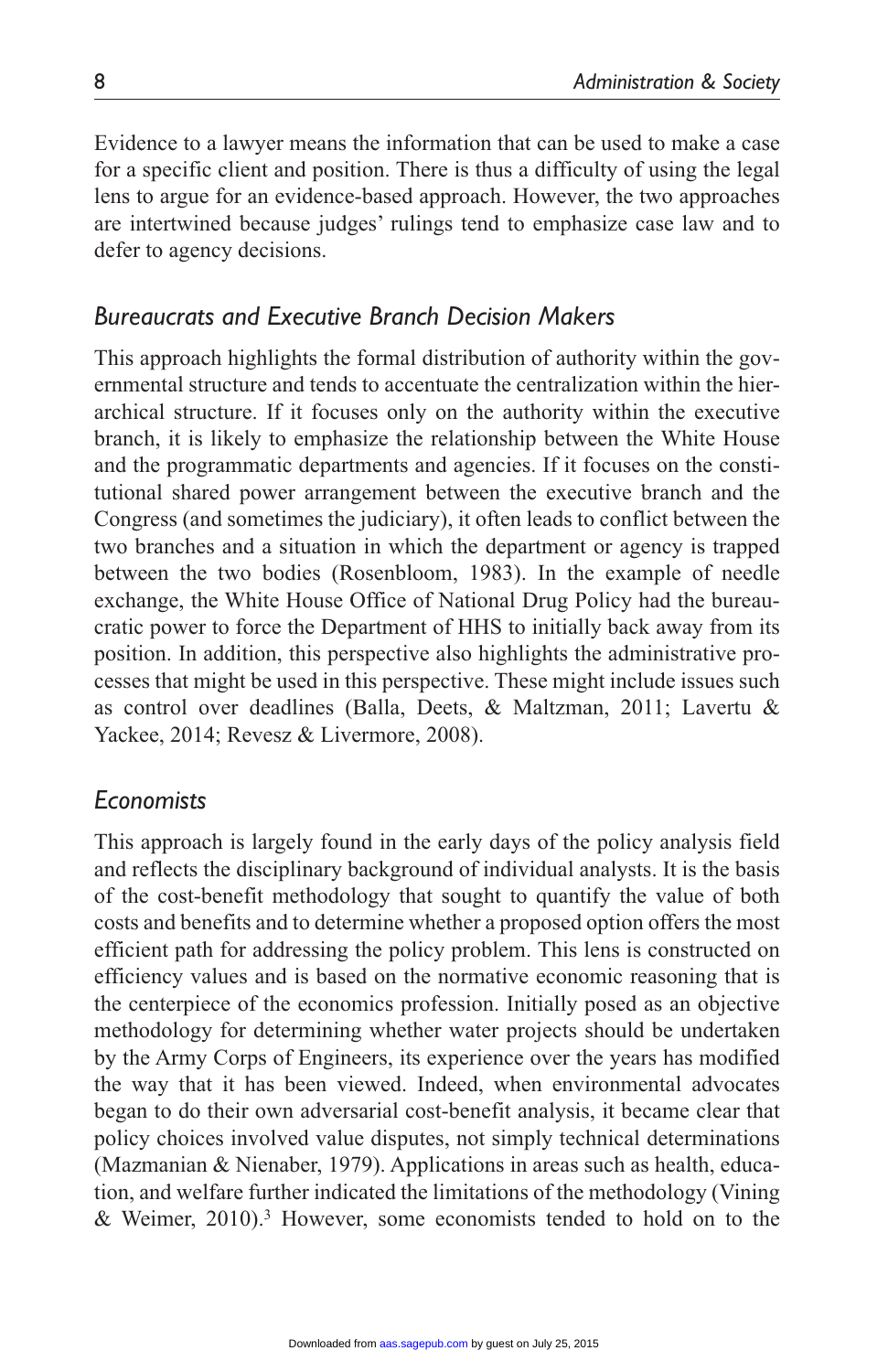normative economic paradigm that the cost–benefit technique was viewed as a value-free, neutral, and objective analytic approach. Still other economists argue that there are tools besides cost-benefit analysis that can be useful in the policy-making world and reflect the importance of more than efficiency values.

## **The OIRA**

All five player groups have been a part of the determination of appropriate ways to link policy and science. This analysis focuses on one significant effort—the OIRA in the OMB within the Executive Office of the President and examines its approach to this complex set of issues. This office was originally created through the enactment of the 1980 Paperwork Reduction Act, a law supported by the Carter administration that was designed to reduce the amount of paperwork burden imposed by the federal government on private businesses and citizens. OIRA was placed inside the OMB and given authority to oversee the collection of information by federal agencies and establish information policies that federal agencies were required to observe. This oversight role would join the budget authority found in OMB to impose a presidential perspective on the departments and agencies (Bolton, Potter, & Thrower, 2014; Driesen, 2005).

OIRA became operational in the Reagan administration when it expanded from implementing the statutory obligation to deal with the management of information resources to include regulatory review. Soon after taking office, Reagan issued Executive Order 12291, which centralized the review of all agency regulations in OIRA.

Thus, the official creation of this office seemed to indicate that the White House was serious about imposing requirements on the departments and agencies that would constrain their ability to define and implement policy. As early as 1971, President Nixon developed a review process that required agencies to consider various regulatory alternatives and costs when developing what were viewed as "significant" regulations, that is, important or major regulations. According to former White House official Murray Weidenbaum (1991), "Many agencies ignored the process and the OMB's authority was very limited" (p. 1). Similar efforts were devised during both the Ford and Carter administrations. Carter established the Regulatory Analysis Review Group that was a cabinet-level body granted review authority over important regulations. Imposed through an Executive Order, the Carter effort called on agencies to develop a Regulatory Analysis that would be available to the public. Weidenbaum (1991) termed that effort a "rudimentary cost-effective test" that determined that the least burdensome of acceptable alternatives had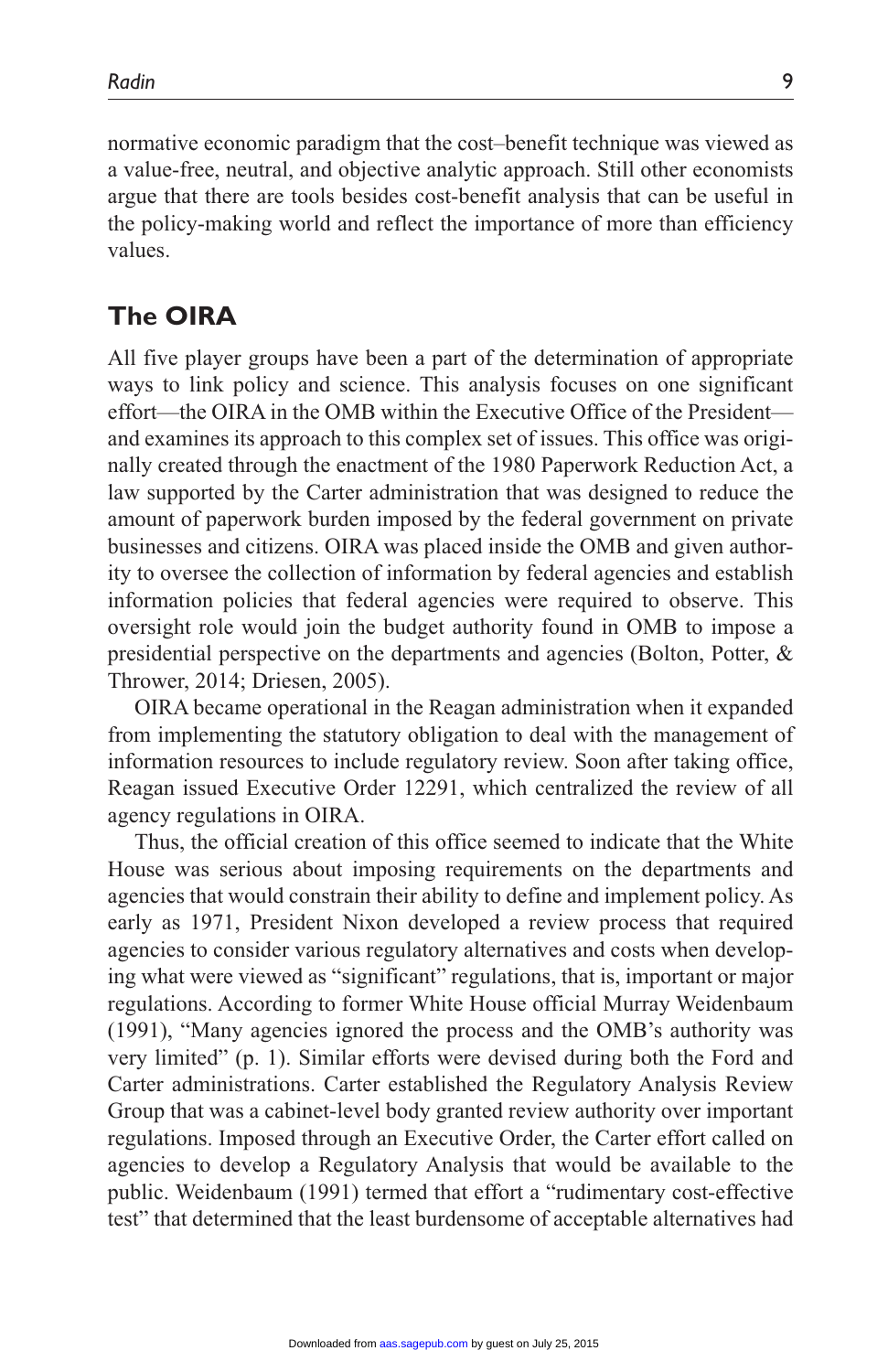been chosen (p. 3). According to Weidenbaum (1991), "By the end of the 1970s, some agencies appeared to be warming up to the concepts advocated by regulatory reformers" (p. 3).

Reagan's Executive Order 12291 formalized the inchoate OMB review process. The regulatory review process during the Reagan years had a substantial impact based on the number of proposed regulations that were returned, changed, or withdrawn, and was the subject of numerous congressional hearings where Democrats argued that OIRA was usurping agency authority, violating statutory requirements that agencies must follow, and inappropriately imposing presidential policies and priorities on rules. The *New York Times* reporter Philip Shabecoff commented on its impact: Reagan "transformed with a stroke of his pen what had been a useful economic tool into an imperative of Federal decisionmaking" (Quoted in Zerbe, 2010, p. 17).

Others, however, interpreted the authority granted by the Executive Order differently. Before the Executive Order was released, it was reviewed by the Office of Legal Counsel for legal soundness. According to former Environmental Protection Agency staffer Lisa Heinzerling (2014) now a law professor at Georgetown, the opinion "confirming the order's legality rested on the premise that the centralized reviewers (OMB and a newly created Task Force on Regulatory Relief) would only supervise, and not displace, the exercise of discretion given to the agencies by statute" (p. 3).

According to Weideman, from 1980 to 1989, the Department of Labor was especially affected by the decisions within OIRA, with more than 40% of its regulations failing, at least initially, to obtain approval from the OIRA. During the Reagan and Bush years, all rules were subject to OIRA review, whereas the Clinton administration narrowed the scope of review to major or significant rules. Most recently, Mark Sagoff (2009) estimates that each year OIRA reviews about 500 rulemakings (p. 21).

The influence of economists on the policy process was clear during the Clinton administration when the president issued a new Executive Order on Regulatory Planning and Review (Balla et al., 2011). The preamble to the Executive Order noted that "with this Executive order, the Federal Government begins a program to reform and make more efficient the regulatory process" (Clinton, 1993). While reliance on cost-benefit methodology was pushed during the Reagan years, Clinton tried to narrow the scope and open the process to non-quantitative factors. The reliance on the cost–benefit approach was clearly stated in the document:

(5) When an agency determines that a regulation is the best available method of achieving the regulatory objective, it shall design its regulations in the most cost-effective manner to achieve the regulatory objective. . . .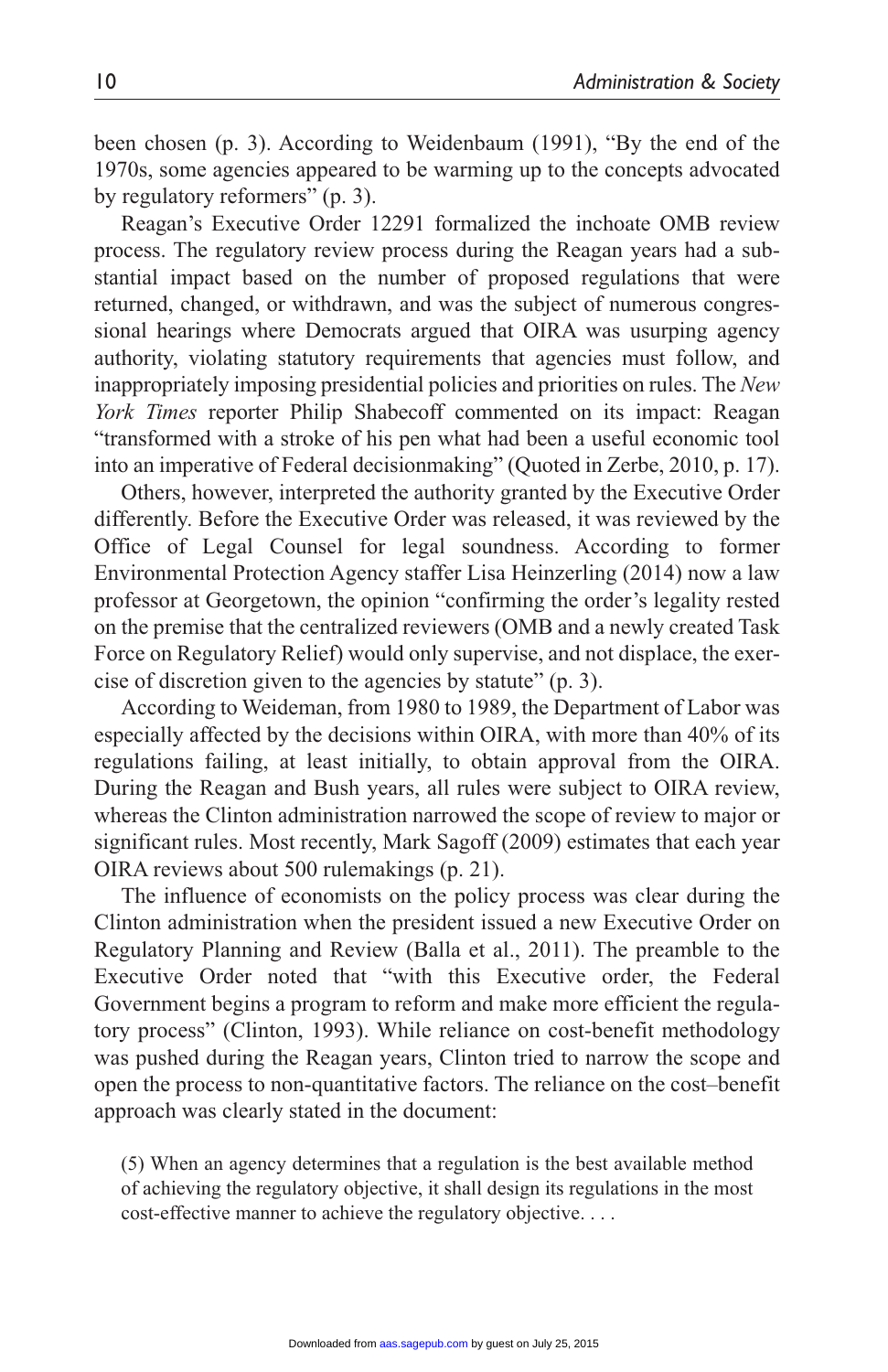(6) Each agency shall assess both the costs and the benefits of the intended regulation, and recognizing that some costs and benefits are difficult to quantify, propose or adopt a regulation only upon a reasoned determination that the benefits of the intended regulation justify its costs. (Clinton, 1993)

Although there had been concern about OIRA's role in earlier years, the advent of the Bush II administration brought increased criticism about its actions. Soon after Bush's election, Harvard Professor John D. Graham was asked to consider the job of directing OIRA. For 17 years, he had taught benefit–cost analysis at Harvard and "called for a more rigorous approach to selecting regulatory priorities, weighing risks, and devising cost-effective solutions" (Graham, 2007, p. 171).4

According to Graham (2007, p. 172), "Since the early Reagan years, critics have argued that benefit-cost analysis is used by the OMB as a one-sided tool of deregulation to advance the interests of business." But the critics of his activity leading OIRA argued that he went much further than did his predecessors (Union of Concerned Scientists, 2008). A report issued by the Union of Concerned Scientists argued that the activity in OIRA challenged the ability to devise a "robust federal scientific enterprise." They noted,

President Bush's first OIRA head, John Graham, invited corporate special interests to create a list of 76 regulatory protections they wanted weakened or eliminated. Even more insidious were the policies he crafted to change the way that all federal agencies conduct scientific peer review and risk assessments. Graham's methodology for conducting cost-benefit analysis was widely criticized for weighting the scales against protective regulations. (Union of Concerned Scientists, 2008).

The Union of Concerned Scientists also was concerned about the CBA approach that was utilized when assessing the impact of proposed regulations. The organization noted,

This form of CBA has been proven highly susceptible to political manipulation. For example, OIRA distorted both the costs and the benefits when assessing the EPA's 2007 ozone standard. . . . Such incidents have degraded the credibility of cost-benefit analysis as a regulatory decision making tool.

Furthermore, the report noted that Graham did hire a handful of scientists to create in-house scientific expertise; however, this small number

does not provide adequate scientific expertise to credibly review scientific findings across multiple agencies. It is inappropriate for the White House to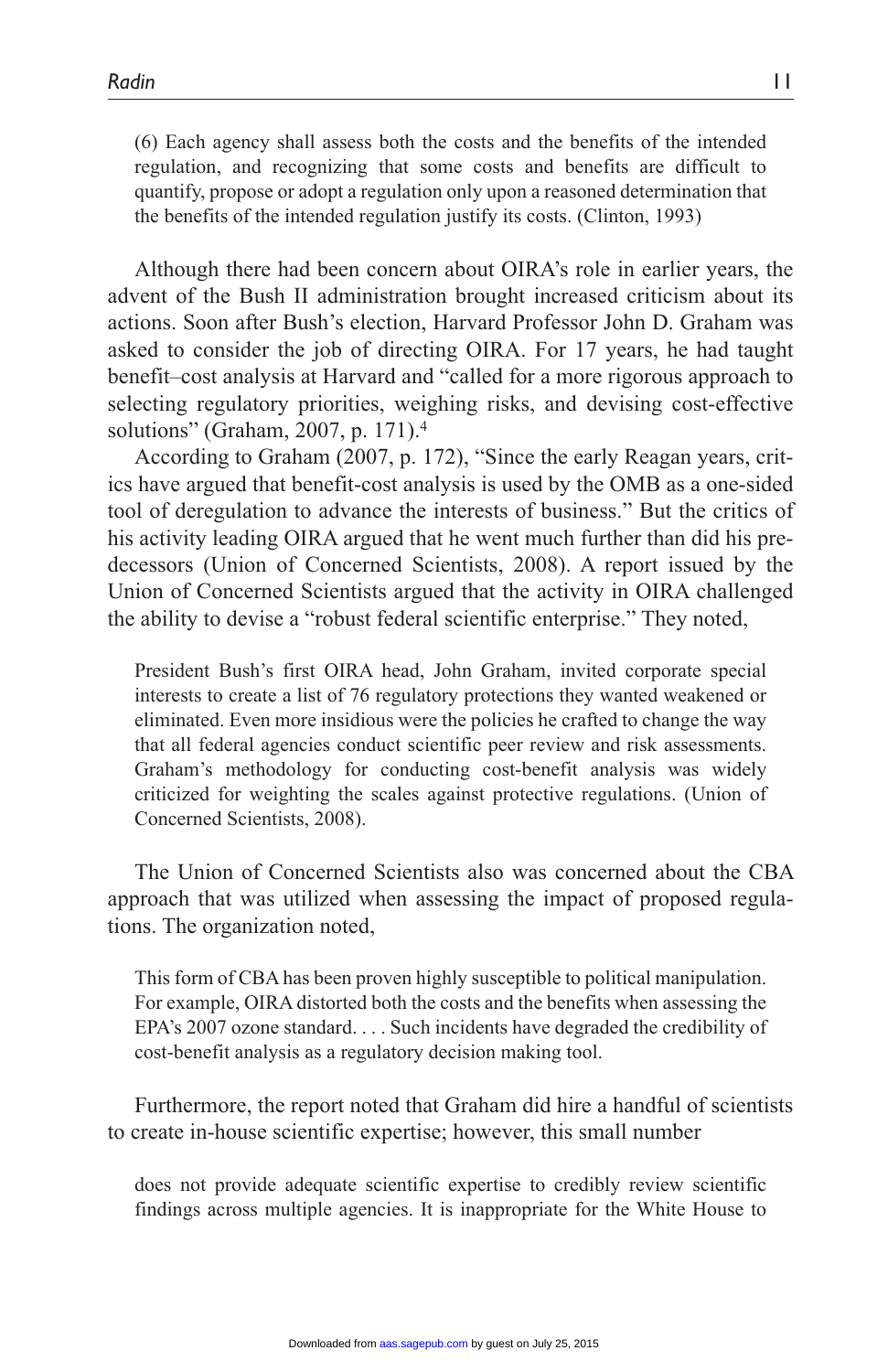*When asked how to improve scientific integrity EPA and NOAA scientists responded:* "The unprecedented and unwarranted influence of the EPA's scientific work and findings by the White House and OMB must end." "OMB should stay out of NOAA decisionmaking on scientific and policy issues – they should stick to budget." "[OMB] is a true source of frustration. … They have hired their own scientists and play the 'my scientist is better than yours' game." "Get the OMB out of the business of reviewing science—they do not have adequate staff or adequately skilled staff to provide a scientific review of everything EPA does." "All communications between EPA and OMB during the development of agency technical products and actions should be preserved for the public record." "OMB is increasingly interfering in earlier stages of projects… sometimes insisting on methodologies that are less credible than those selected by EPA scientists."<sup>1</sup> Union of Concerned Scientists, 2008

**Figure 1.** Quotes from Scientists.

second-guess the consensus of agency specialists with decades of experience, and of advisory committees composed of internationally respected experts.) (Union of Concerned Scientists, 2008).

Figure l captures several comments from EPA and National Oceanic and Atmospheric Administration scientists included in the report. Others observed that agency scientists had difficulty in their agencies, not only in the White House, reporting that their expertise was ignored within the agency. This suggested that the conflict between politics and science was more generic.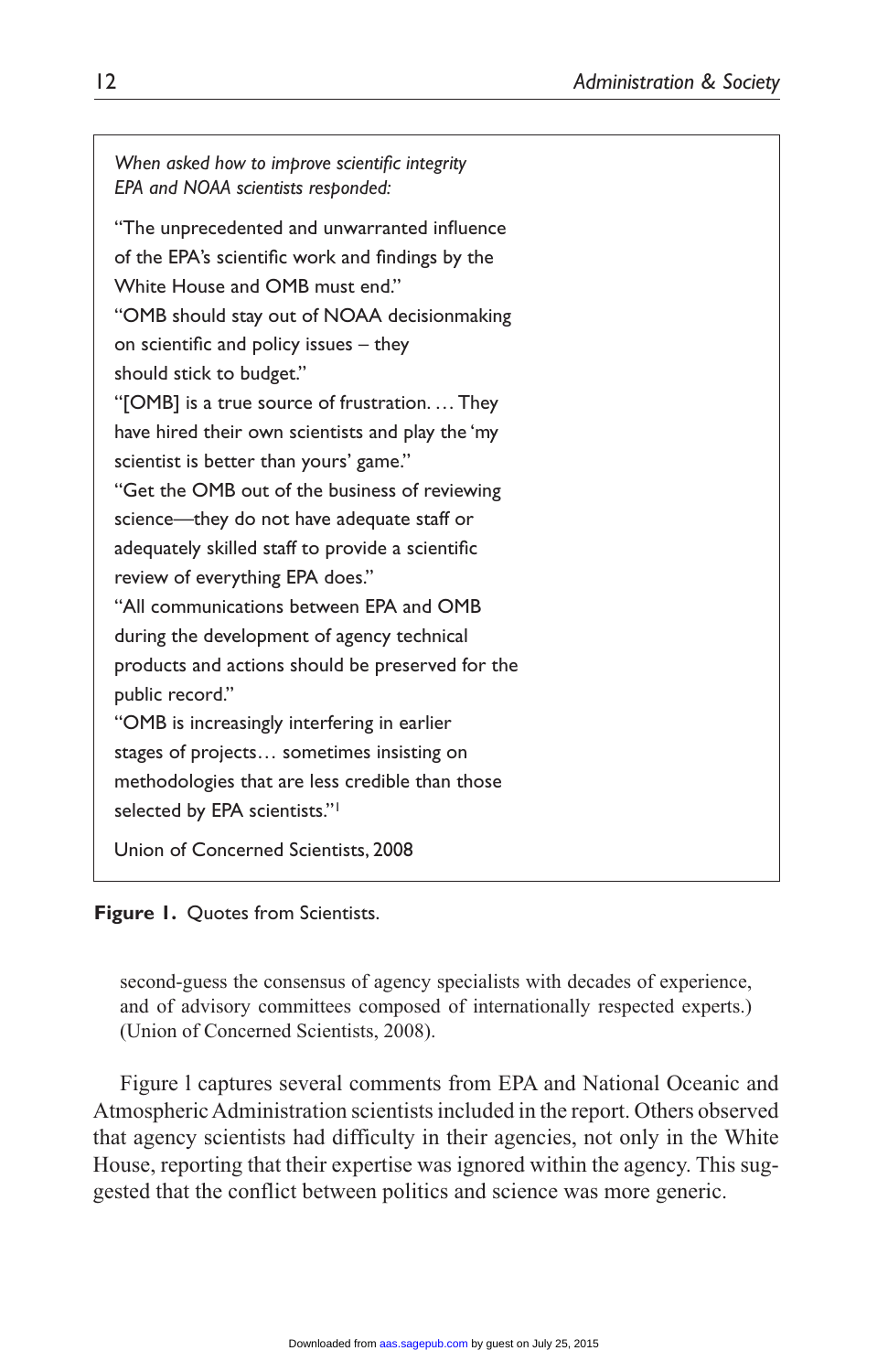Similar arguments had been advanced by the Center for Progressive Reform.5 The Center argued that "retrospective examinations of regulatory decisionmaking shows that the primary impact of such analyses is to weaken the protection of health, safety, and the environment, not strengthen it" (Steinzor, 2009, p. 3).

Members of Congress who opposed the Bush-era OIRA efforts noted that proposals that emerged from OMB

represented a significant departure from approaches contained in the many statutes governing health, safety and the environment, and from statutory direction to federal agencies to protect human health, safety, and the environment. . . . [A]lthough there have been legislative proposals in several Congresses to mandate government-wide criteria for the use of risk assessment and cost-benefit analyses, these bills have never been enacted. (Gordon et al., 2005).

The Center had also opposed an effort within OIRA to require peer review of regulatory information and to specify the procedures under which that review would take place. Writing to a staff member in OIRA, the Center commented,

OMB's assumption that scientists who receive public funding are more likely to be biased than scientists who receive industry funding is simply wrong, and its plan for appointing scientists with offsetting biases is unworkable. . . . OMB should make explicit its intent to leave in place federal laws and regulations that bar the participation of scientists with demonstrable financial "conflicts of interest," and should encourage agencies to disclose any waivers grated such reviewers. (Shapiro, 2003).

The work of legal scholars on these issues began to surface during this period. Wendy E. Wagner (2003, p. 64) published an article in the *Duke Law Journal* titled "The 'Bad Science' Fiction: Reclaiming the Debate Over the Role of Science in Public Health and Environmental Regulation," arguing that "the information that most scientific research provides to health and environmental regulation is incomplete and inconclusive, both in identifying and in quantifying the risks that these hazards pose She noted that three problems could be identified in the process of incorporating science into regulation: poor quality studies, lack of transparency, and the available production of scientific research. Other legal scholars focused on issues related to presidential authority. Peter L. Strauss testified before the House Committee on Science and Technology about the 2007 proposed Executive Order to be issued by President Bush that he described as taking "a decisive step from President as overseer to President as decider."6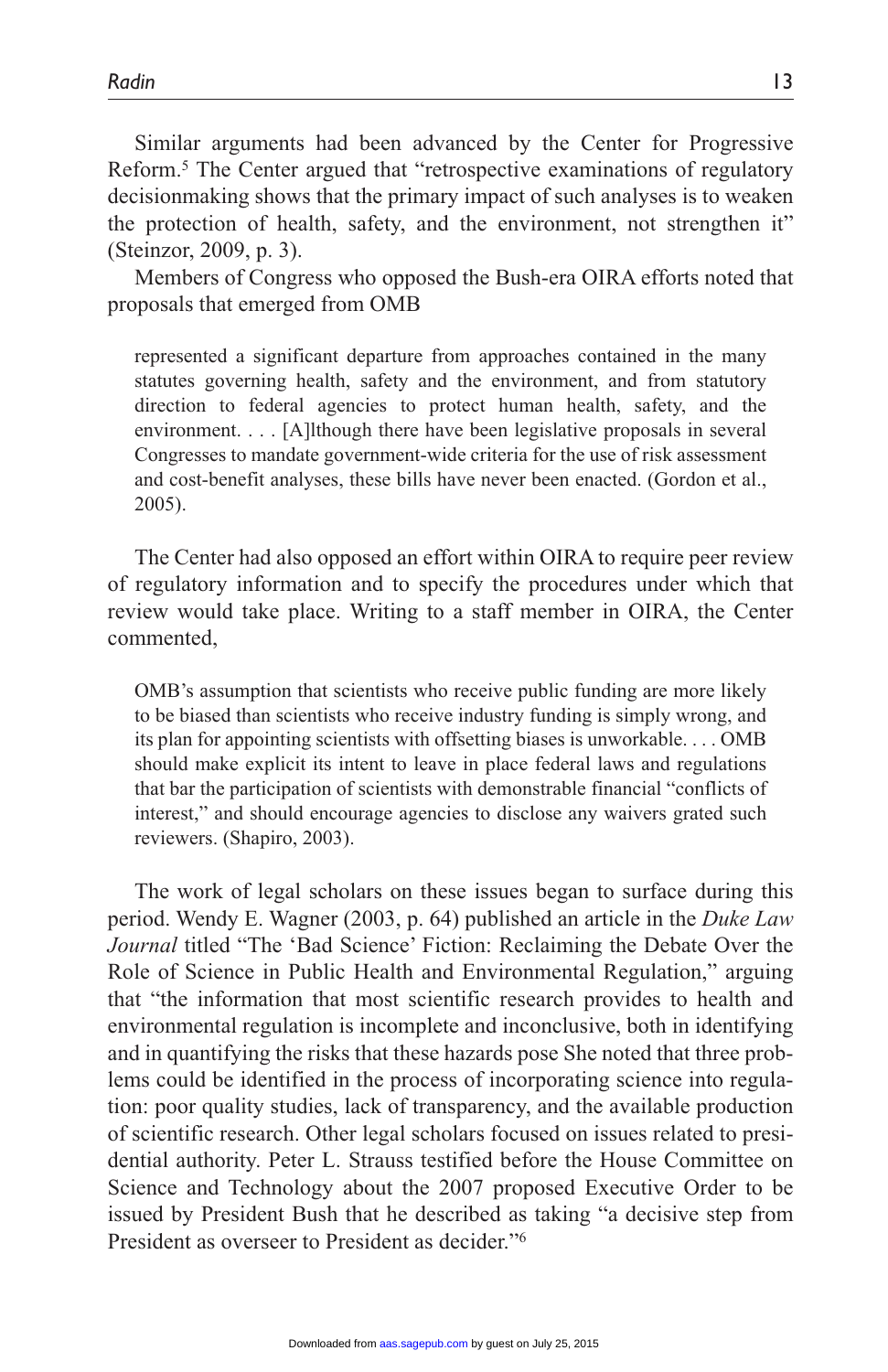The election of Barack Obama in 2008 provided both opponents and defenders of OIRA an opportunity to raise their concerns about the decision processes and role of the agency. Lisa Heinzerling characterized the initial environment as hopeful:

The assertiveness and opacity of OIRA during the George W. Bush, administration led many to hope that when Barack Obama came into office, things would change for the better. And indeed, one of President Obama's first acts was [a promise] to issue an executive order revoking the Bush-era executive orders on regulatory review. (p. 11)

However, this policy approach did not surface as she had expected.

A year before the election, the non-profit organization OMB Watch (now called the Center for Effective Government) organized a committee of 17 individuals who were concerned about the federal regulatory process. Three factors were used to identify participants: They brought expertise either about specific aspects of the rulemaking system or about specific policy areas; they agreed that the current system needed major reform; and they could not be anti-regulatory ideologues (OMB Watch, 2008). The group focused on a broad set of issues:

In light of the negative image of government regulations, Congress and the executive branch have imposed a number of requirements on federal agencies that direct them how and when to regulate. Some hurdles were proposed by those intent on stifling regulatory government, while others came from those hoping to create a process that results in "smarter" regulation. Regardless of the reason, with the addition of each requirement, agencies have had to spend more time and resources to justify and complete rulemakings. For some agencies, it now takes more than a decade to implement a major rule. (OMB Watch., p. 1)

The OMB Watch group identified six principles that they believed should be embraced by the new government:

- 1. Regulatory decisions should be timely and responsive to public need.
- 2. The regulatory process must be transparent and improve public participation.
- 3. Regulatory decisions should be based on well informed, flexible decision making.
- 4. Authority to make decisions about regulations should reflect the statutory delegation granted by Congress.
- 5. Agencies must have the resources to meet their statutory obligations and organizational missions.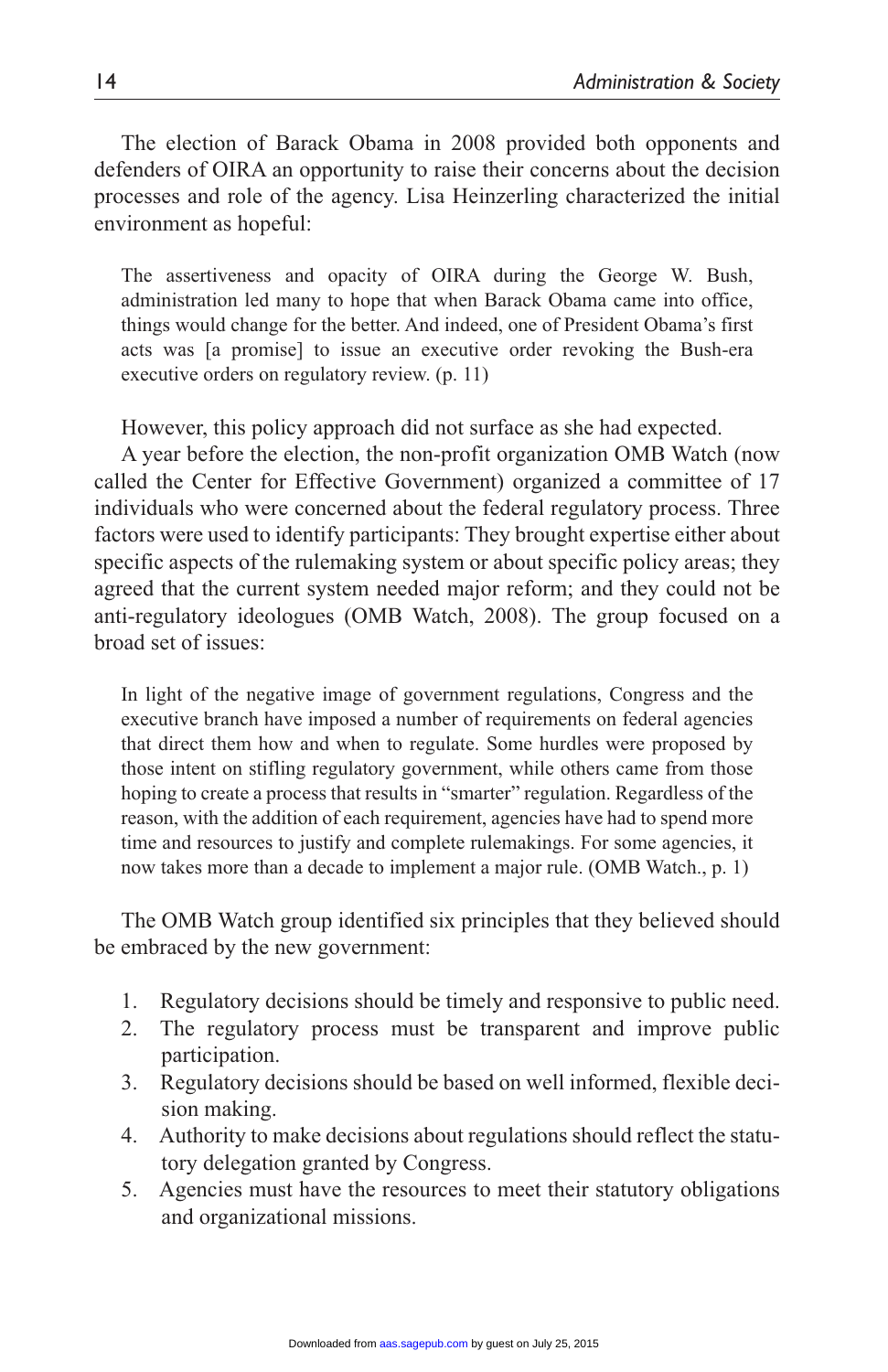6. Government must do a better job of encouraging compliance with existing regulations and fairly enforce them. (OMB Watch 2)

Despite the hope that the Obama administration would adopt a different approach, many of OIRA's observers were disappointed. Lisa Heinzerling (2013) described the situation that she saw:

In a little-noticed memorandum issued less than two months later, [OMB] Director Peter Orszag essentially revoked President Obama's [promised] revocation of the executive order on guidance. Orszag announced that OIRA would, despite Obama's order, continue to review agency guidance,<sup>7</sup> since it had done so for many years. The President's revocation of the Bush-era executive orders had received enthusiastic attention from progressive groups. Perhaps not surprisingly, the OMB Director's memorandum revoking the major substantive part of the President's executive order—issued quietly, without a press release—received almost no attention. In fact, so stealthy was the replacement of Obama's order with Orszag's memorandum that, even months later, I found myself having to explain to EPA personnel why they still needed to send agency guidance to OIRA for review. Quite understandably, they had read Barack Obama's executive order rather than Peter Orzsag's memo. (p. 11)

Part of the concern about Obama's OIRA stemmed from the appointment of Cass Sunstein as the OIRA Administrator. Sunstein was a close friend of the President's from their days at the University of Chicago and was known as a strong advocate of CBA through his writings. His book, *Simpler: The Future of Government*, provides a personal view of his 4 years as the head of OIRA (Sunstein, 2013). He notes,

Before entering government, I believed in the immense importance of careful analysis of costs and benefits. That belief has not wavered for an instant. . . . Before entering government, I believed in the importance of careful inspection of rules on the books, to see what is working and what is not, and to streamline, simplify, or fix what is not working. That belief became far stronger while I was a public official.

The picture that Sunstein provided of his experience seems to indicate that his view of OIRA was much like that of Graham and earlier administrators. One gets a sense of an individual who did not differentiate between individual actions and what government can do. His assumptions about his authority highlighted centralization of authority within the Executive Branch, ignoring the role of Congress and shared powers in the U.S. system, and ignoring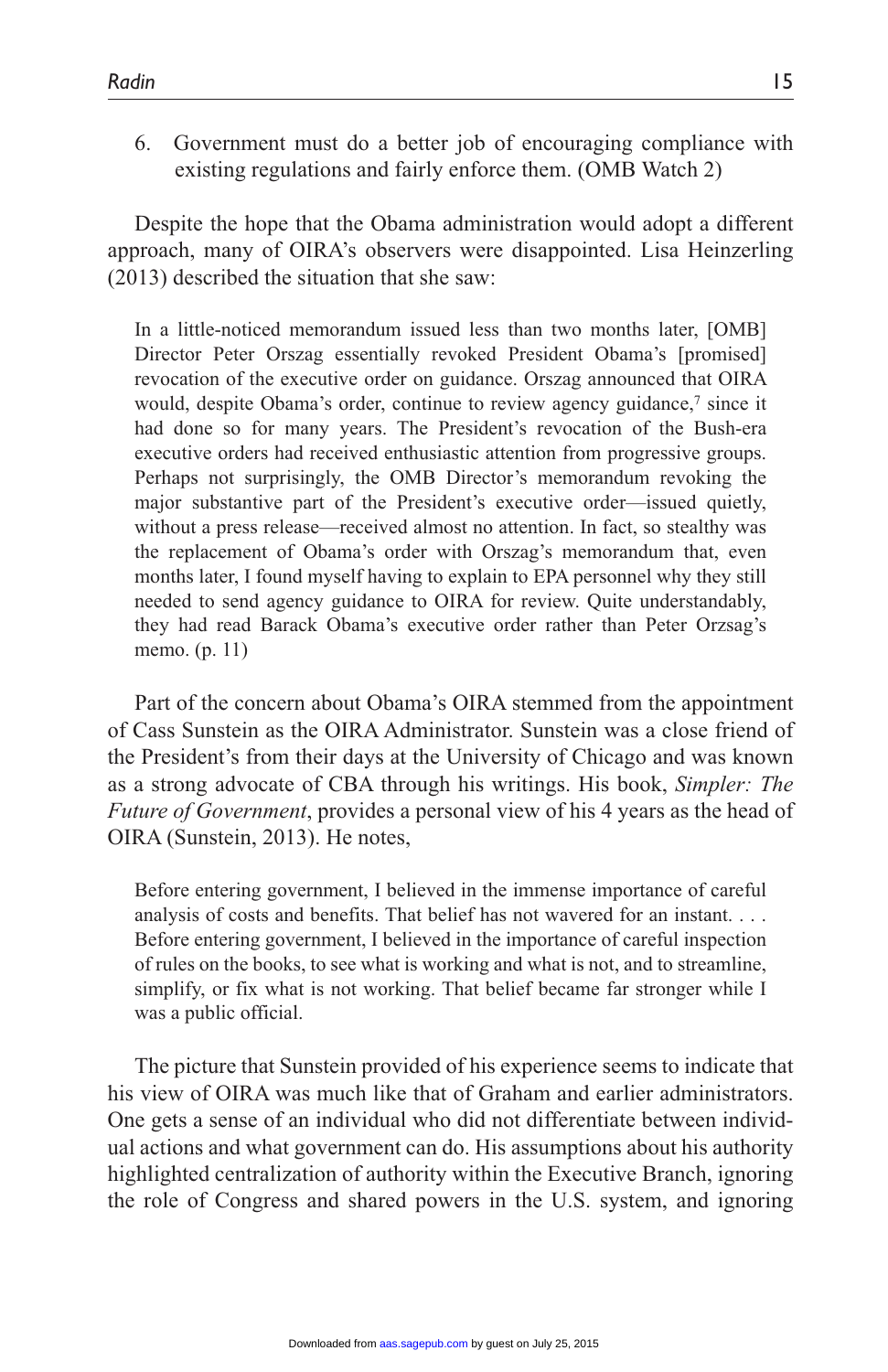federalism. The book does not suggest that he was particularly sensitive to possible limits of OIRA's authority. In many ways, his arguments are those of a classic economist who has failed to acknowledge the experience utilizing CBA for more than 50 years. There is nothing that suggests he focused on the reality of uncertainty, the role of government in the 21st century, and that public programs have multiple and often conflicting goals. He clearly believes in the separation of facts and values and seems to ignore situations in which values are built into information and data systems. Sunstein views OIRA as "the cockpit of the regulatory state" (the title of one of his chapters). He believes that his role allowed him "to say no to members of the president's Cabinet" (Sunstein, 2013, p. 3) and to effectively transform CBA from an analytical tool into a rule of decision.

#### *OIRA Experience and Its Problems*

Although there are a number of issues that can be drawn from the activities of OIRA from the Nixon era to Obama, two problem areas appeared over the years that are particularly important: controversy about the use of cost benefit analysis and the extent of authority of the office. These concerns have surfaced in both Republican and Democratic administrations and have received extensive attention in the academic literature (Driesen, 2005; Revesz & Livermore, 2008).<sup>8</sup>

*The debate over methodology: Cost Benefit or Benefit Cost.* The issues related to the use of CBA can be interpreted in several ways. One focuses on the way that CBA is used and whether it is actually a neutral policy analysis instrument that can deal with policy uncertainties (Keller, 2009). The second focuses on whether it should be used in the decision-making process dealing with rules and regulations. Different sets of players view the technique quite differently, and conflict between scientists, economists, and lawyers is not unusual. In 2010, the Society for Benefit–Cost Analysis sponsored an analysis of the technique's experience and issued a report that focused on principles and standards for the effort (Zerbe, 2010). It is interesting that this group of economists has chosen to reverse the order of the title of the effort, putting benefit before cost in its title (hence benefit-cost analysis instead of cost-benefit analysis). Some have suggested that this reflected the values of economists who emphasize the difference between public- and privatesector approaches; those who focus on the public sector emphasize the benefits of public action. Others note that most economists involved in the process called it benefit-cost analysis, whereas the lawyers call it cost-benefit analysis.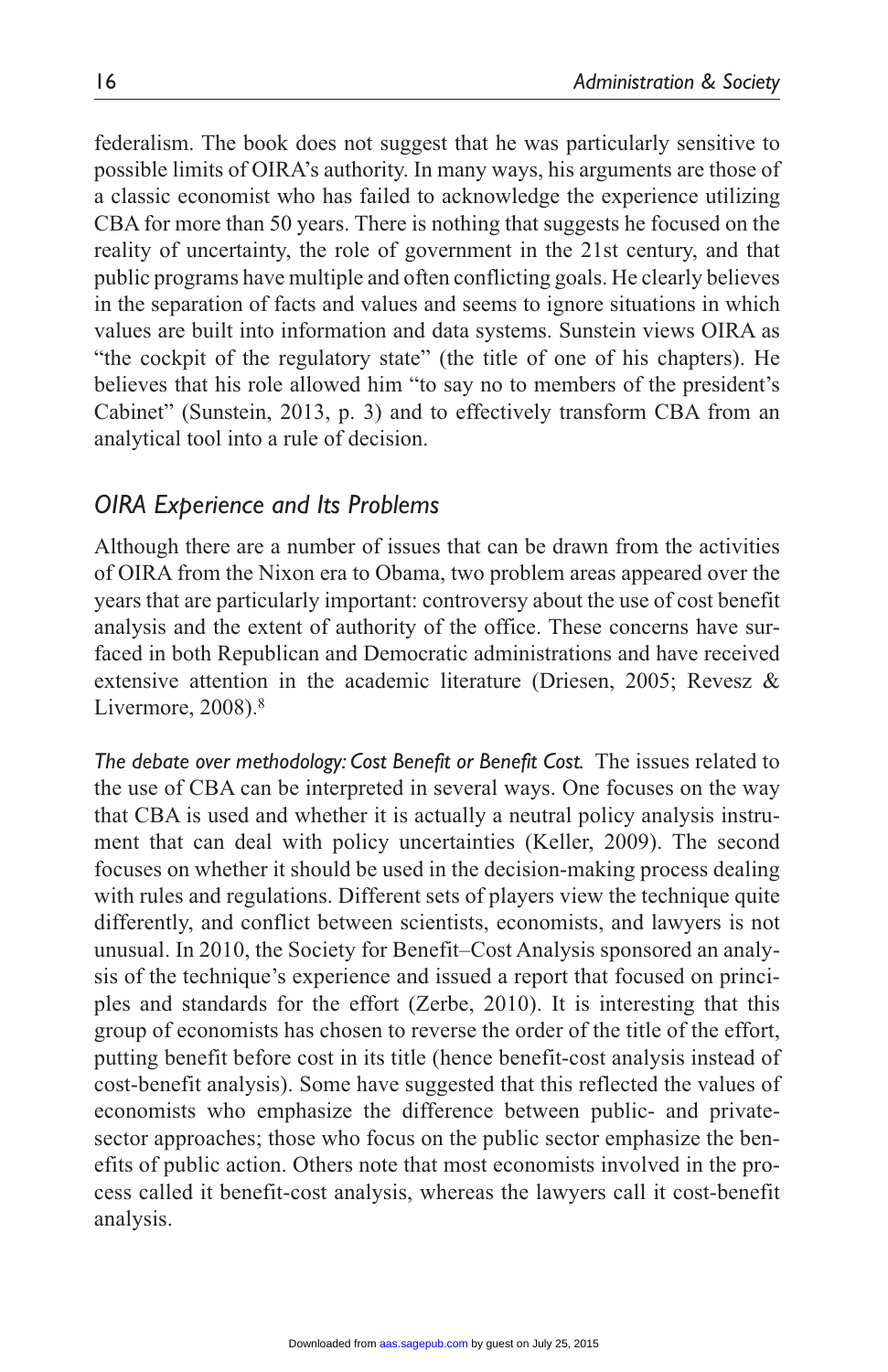Although this report did not highlight the OIRA experience, it provides a useful overview of the effort as a governmental decision-making tool. It noted,

Much of the criticism directed towards the use of BCA tackles a strawman: BCA as a mechanistic decision-making criterion. Conversely, its best proponents present and defend a method by which to provide knowledge and inform possible outcomes. This dichotomy is by no means unique to the discipline of BCA; rather, it is one example of the debate surrounding science in many forms and across many disciplines. . . . The decision to use BCA is itself an ethical decision. The way in which it is used, however, can rest in considerable part on science. (p. 25)

Other analysts, however, were more skeptical about the use of the technique. A review of a new book on CBA commented,

The traditional defense of CBA under economic theory casts it as a direct measure of efficiency. Under this view, a regulation that meets a CBA test is efficient in the economic sense; that is, it maximizes overall welfare. This defense offers all of the appeal of economic theory more generally. Perhaps most importantly, it seems to offer a neat mathematical equation for solving messy social problems. At the same time, it is vulnerable to most of the major criticisms that plague economic theory, like the inadequacy of willingness to pay as a measure of value. (Sinden, Kysar, & Driesen, 2009, p. 49)

Similar arguments have been made that the technique does not take the distribution of benefits and costs into account, something that is key in politics (Wilson, 1980).

Economist Robert Frank (200) wrote,

Even the most ardent proponents of cost-benefit analysis concede that comparing disparate categories is extremely difficult in practice. But many critics insist that such comparisons cannot be made even in principle. In their view, the problem is not that we do not know how big a reduction in energy costs would be required to compensate for a given reduction in air quality. Rather, it is that the two categories are simply incommensurable. (p. 914)

Efforts to explore questions of value seemed to end up in a similar place:

Two expert-based approaches are commonly advocated for incorporating ethical values into environmental decision-making. One is an "economic capture" approach, according to which existing economic methods can be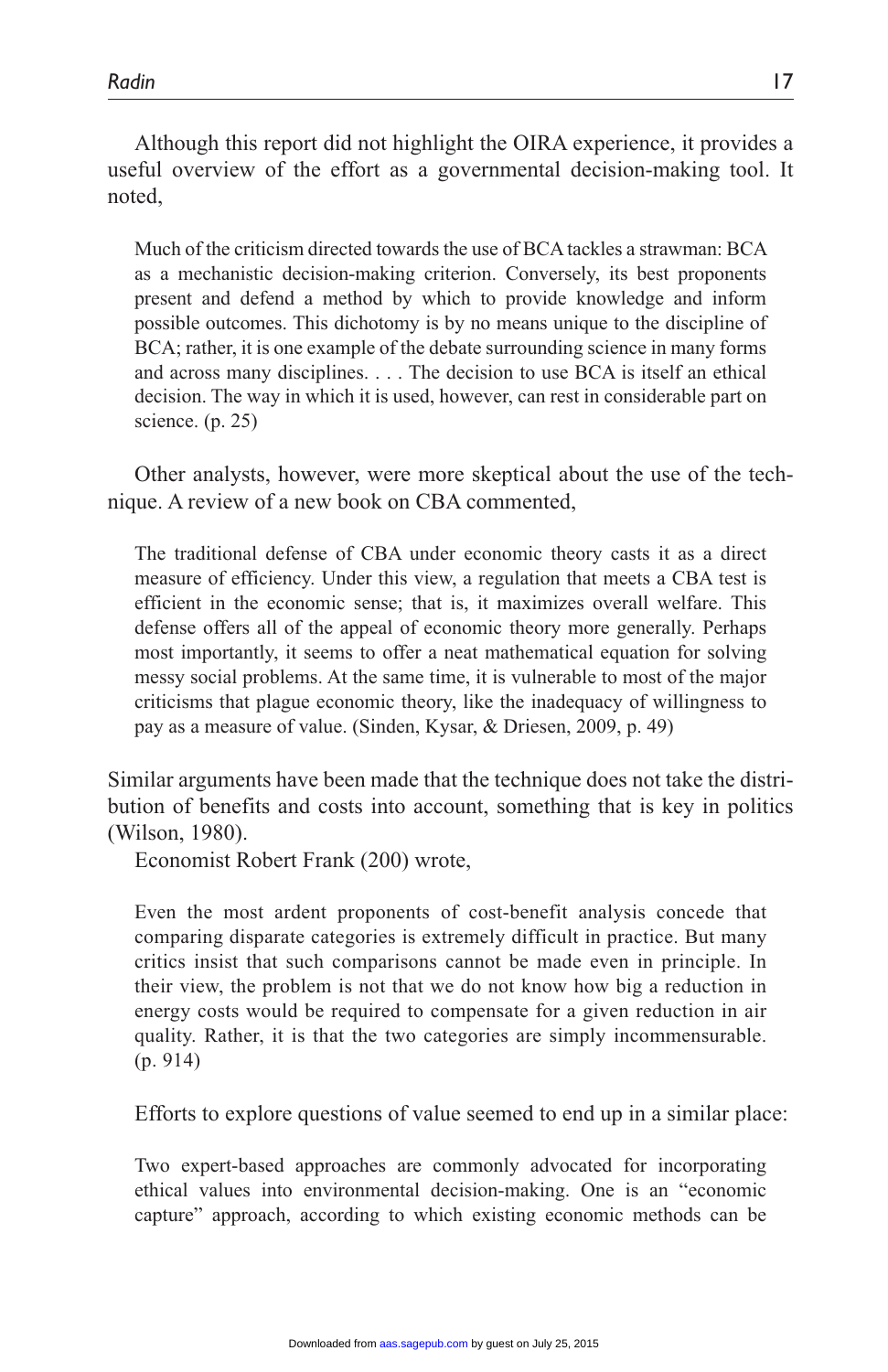successfully extended to include ethical concerns . . . The other is a "more expert" approach which confines economic methods to the analysis of welfare gains, and assumes committees of ethical experts will complement economic expertise. (O'Neill & Spash, 2000, p. 521)

It is interesting that the actual experience of utilizing cost–benefit (or benefit–cost) analysis since the l960s seems to have played a minimal role in the way that the technique was viewed inside OIRA.<sup>9</sup>

*The debate over authority.* The extent of control and authority found in OIRA is the second set of issues that appears throughout the organization's lifetime. These concerns involve both constitutional and bureaucratic relationships in the government. Participants involve politicians and interest groups as well as executive branch and congressional actors. It includes relationships that flow from the constitutional establishment of shared powers between the executive, legislature, and the judiciary. Peter L. Strauss (2007) was concerned about concentrated power within OIRA:

What might Congress do about this? This looks like a simple affront to two of Congress's responsibilities—to confer organization and authority on elements of government by enacting statutes, and to approve (in the Senate) all appointments to high office (thus creating one of the Constitution's many checks on unilateral authority in any branch). (pp. 10-11)10

Others have raised issues about potential conflicts between OIRA action and judicial decisions.

Observers of OIRA decision making have also pointed to the conflict between OIRA and agencies when OIRA disagrees with the agency's interpretation of the statute the agency is charged with administering (Heinzerling, 2013, p. 20). At times, this disagreement involves individual career staff members not only at a programmatic level in the agency or department, but it can also reach levels of disagreement between OIRA and cabinet officials. Lisa Heinzerling (2013) described the situation:

One might imagine that a career civil servant operating out of an obscure White House office would give a great measure of deference to rules forwarded by the heads of agencies, who were nominated by the President and confirmed by the Senate. But, it appears, one would be wrong.

These rules not only deal with the substance of the policy but issues related to the regulatory processes and levels of bureaucratic discretion (e.g., timing, delays, and choice of what policies to highlight).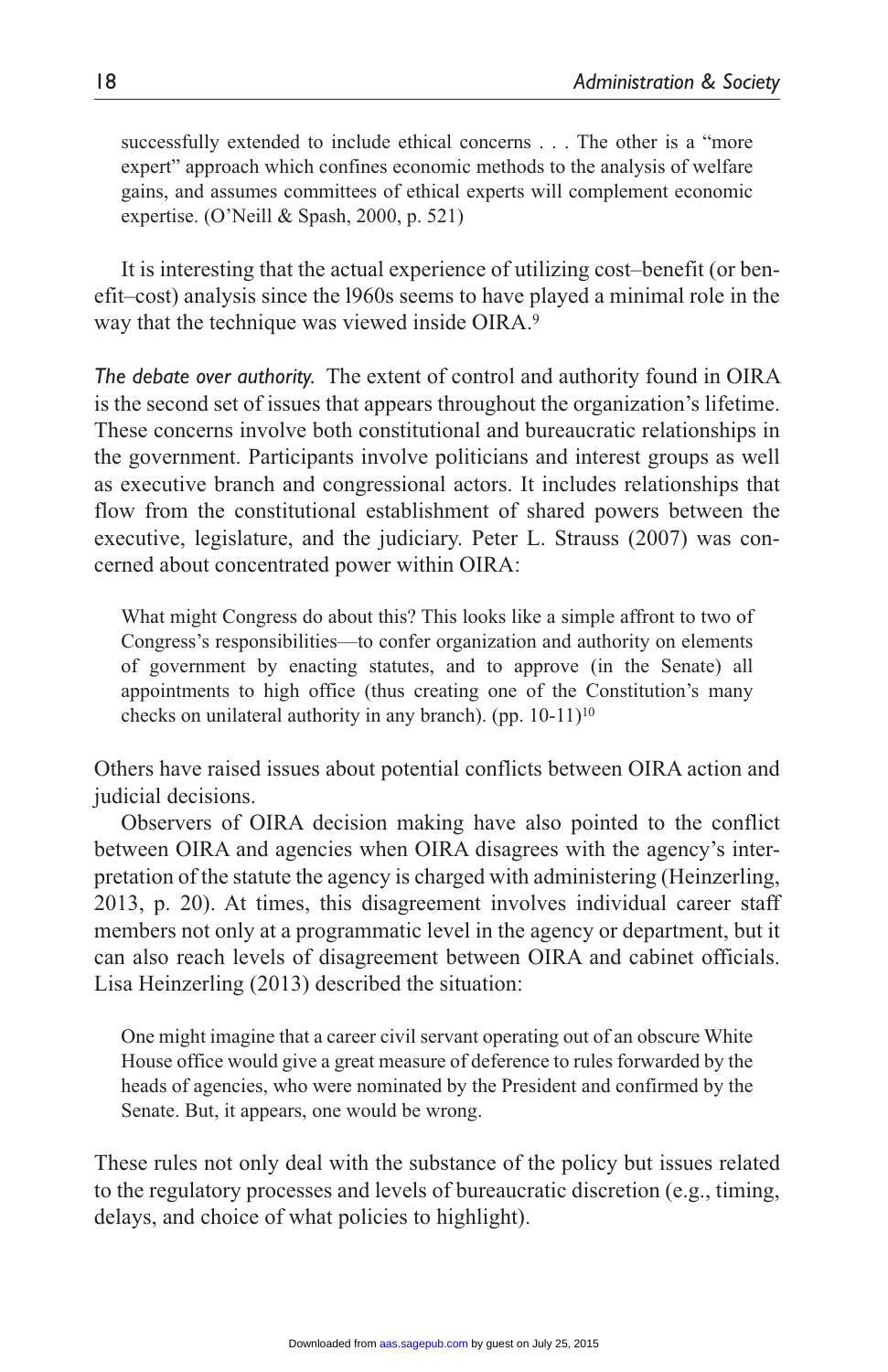In addition, the bureaucratic conflict that has occurred also involved disagreement between generalists (often political appointees) and specialists in the field under dispute. This clearly was an issue raised during the Graham era and continued through the Obama administration. Heinzerling noted,

By pressing agencies to adopt cost-benefit analysis as a decision-making framework wherever the law allows it, Sunstein's OIRA has, by executive fiat rather than legislative enactment imposed a cost-benefit supermandate wherever the law is ambiguous (which, of course, it often is). (Heinzerling, 2014, p. 22)

Donald Arbuckle, a career OIRA staffer for 25 years, expressed a different view of the potential of CBA. He acknowledged,

OIRA serves the President by performing two equally important yet potentially contradictory functions. OIRA is the proponent of good analysis and the keeper of analytic integrity throughout the Executive Branch and across the EOP as well. OIRA is also, like every office and individual in the EOP, an agent of the President. How it accommodates these two roles provides a window to the success of analysis in a political world. (Arbuckle, 2009, p. 7)

However, Arbuckle's definition of that political world essentially stayed inside the boundaries of the White House and the Executive Branch and effectively ignored the perspectives of those in Congress, the judiciary, and where appropriate—states and localities.

# **Conclusion**

The OIRA experience provides an example of ways in which the imperatives of science and policy analysis intersect. As this account indicates, there are many ways to approach that experience. I have noted that there are multiple players involved in the activity of this organization. A summary of this experience illustrates the complexity of the science–policy relationship and the changing role of policy analysis in that relationship. The two issues that have been emphasized—use of CBA and the debate over authority—are closely intertwined and play an important role in the conflict about the level of centralization in the government (within the executive branch and between the government and the private sector).

#### *Science*

Although the norms of science provide a rhetorical framework that suggests that the scientific method produces neutral information and differentiates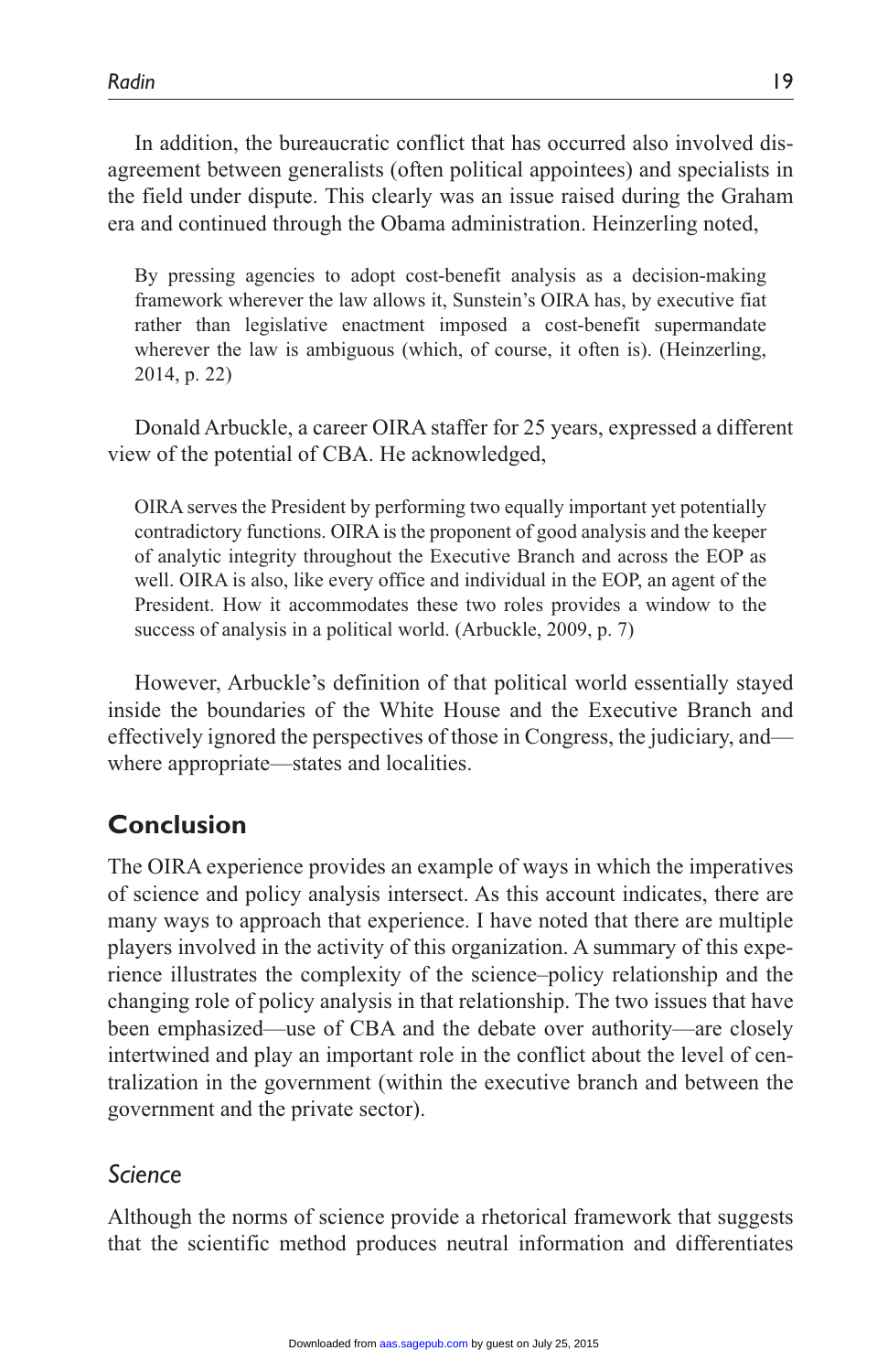between truth and falsehood, one does need to look beyond the rhetoric. Although one might have thought that scientists would be drawn to CBA, the experience of nearly 50 years indicates that such an assumption can be misleading. It has become clear that scientists are required to pay attention to the limited resources available to support research and must acknowledge the ways that those resources are allocated. We have learned that scientists often disagree both on methodologies and on interpretation of results. The current emphasis on information as evidence masks real differences in the way that data contains assessments of value. In addition, although the society exhibits ambivalence about relying on experts, scientists are likely to argue that their work deserves deference, and thus, they require professional control.

#### *Politics*

Any activity in the public sector must be attentive to the presence of multiple actors with very different perspectives and constraints. It is very rare when the citizens of the United States are willing to accept the perspective of a single player in this decision-making environment. The structure of the U.S. system commands acceptance of different institutional actors at the federal level and the reality that a federal system minimizes the authority of the multiple national actors. The prevalence of decision-making networks provides evidence that players also include private-sector players as well as players across the globe. It is not surprising that contemporary decision making focuses on players with often rigid ideologies, generating contentious exchange. The result of these factors works against long-term solutions and, instead, encourages short time frame perspectives. Although other countries differ from the decision-making structure in the United States, there is clear evidence that networks and other public–private relationships are present in those systems.

#### *Legal Approaches*

The constitutional constraints in the United States impose a shared power strategy that works against the centralization of authority. Despite this, efforts to rationalize the system push toward centralization. This is despite the structural inevitability of fragmented and conflicting power sources. These sources generate separate definitions of policies and processes that rarely move in a coherent direction. The legal definition of evidence is quite different from that used by scientists (Majone, 1989). Fragmentation is also found in systems beyond that of the U.S. structure.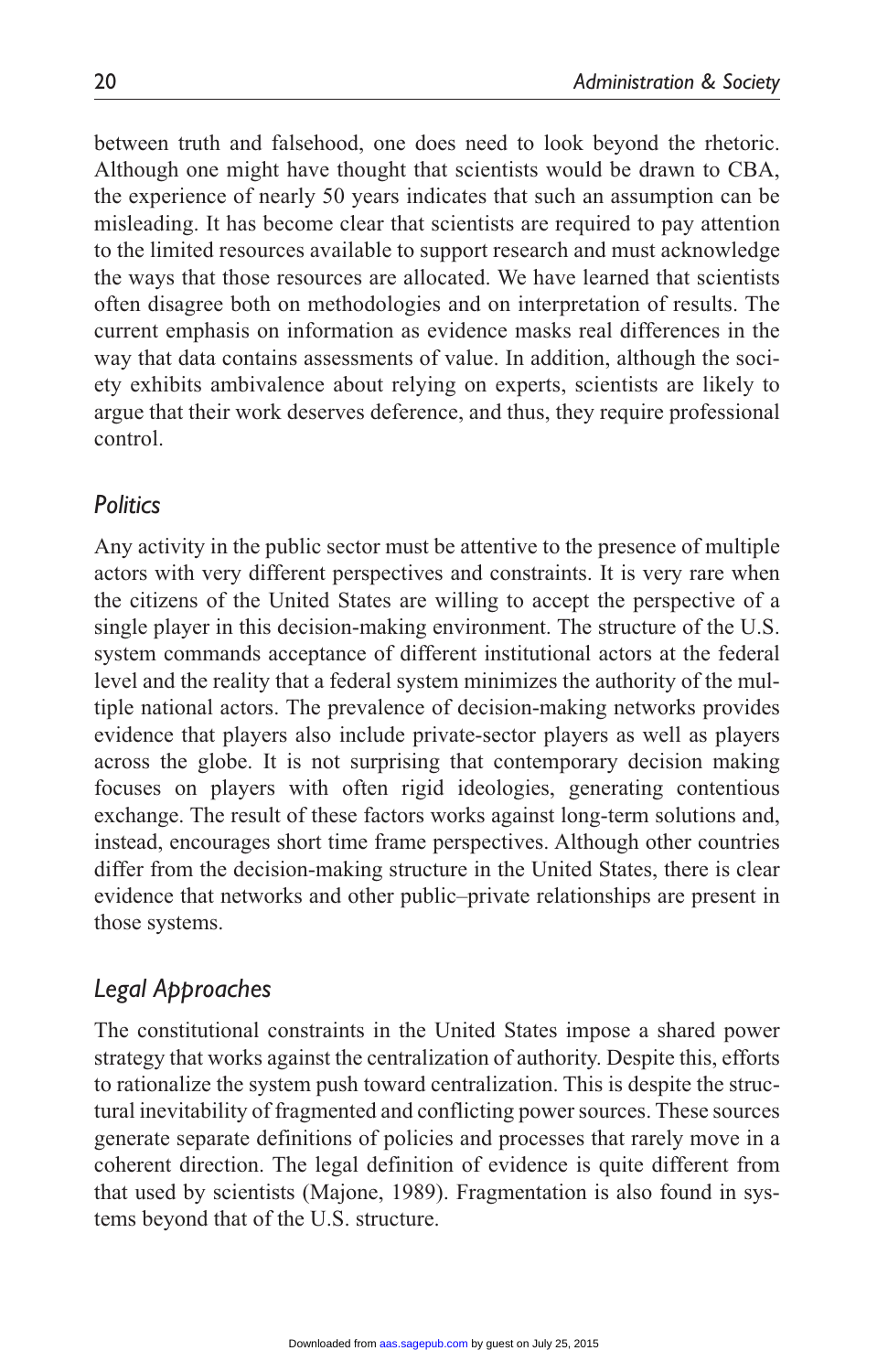## *Bureaucratic Behavior*

The context of decision making in the United States makes it inevitable that relationships between scientists and policy analysts are full of conflicts and, at best, call out for bargaining relationships. Conflict between Congress and the White House comes into the picture both directly and indirectly through difficult relationships between the White House and agencies and departments. Bureaucratic tendencies to control information sources make it extremely important to focus on transparency policies that provide access to information by all players. Again, these behaviors are found in other systems as well. Most importantly, the OIRA experience illustrates the power of the bureaucratic actors to use delay tactics to keep a decision from being made.

#### *Efficiency Values and the Market*

It is difficult to find an analogue to the market in most public organization settings. Yet, the approach taken by economists starts with that set of assumptions and is embedded in the CBA approach. That approach is constructed on efficiency values that provide the setting for a belief in a fact–value dichotomy and an argument that economic analysis provides a way to separate fact and value. It searches for a clear answer based on quantification. It is quite comfortable imposing a government-wide approach to decision making. The logic of the cost–benefit approach often collides with the logic of science, creating tension between the two players.

#### *Reaching Beyond the United States*

Although the U.S. experience with OIRA reflects some unique attributes of the American system, the lessons from that experience are relevant beyond U.S. borders. As was noted in the introduction to this article, evidence-based policy development pits rational processes against the attributes of the real world of political decision making (bargaining, entrenched commitments, and diverse stakeholder values and interests). The U.S. experience also suggests that use of CBA raises special problems for the advocates of evidencebased policy development.

The U.S. experience calls on us to acknowledge that conflict between the rational and political is likely to be inevitable. It challenges us to be modest about our expectations of overcoming that conflict.

#### **Declaration of Conflicting Interests**

The author(s) declared no potential conflicts of interest with respect to the research, authorship, and/or publication of this article.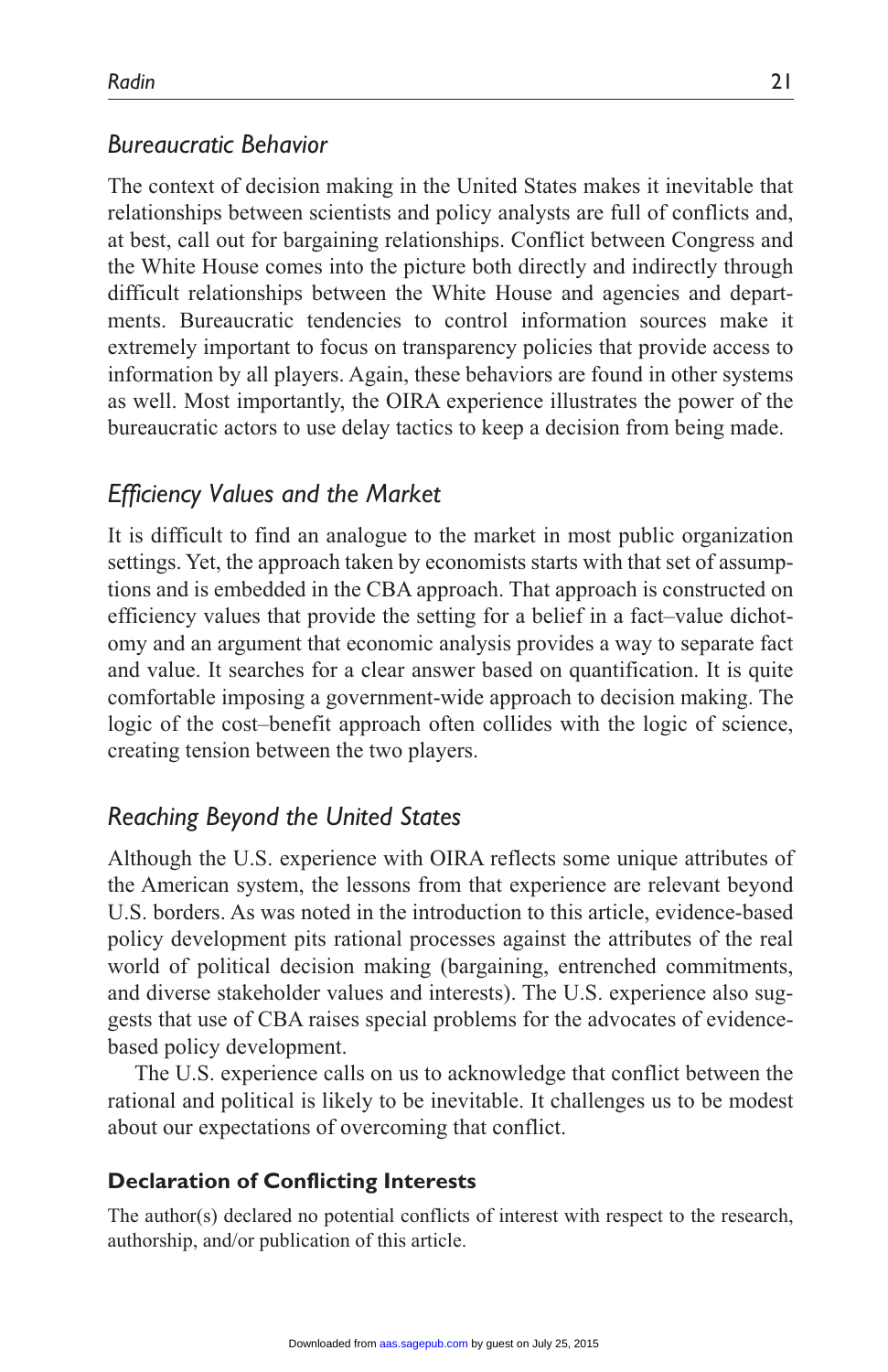#### **Funding**

The author(s) received no financial support for the research, authorship, and/or publication of this article.

#### **Notes**

- 1. These lenses draw on Graham Allison's work but are an attempt to expand them to include additional perspectives (Allison, 1971).
- 2. Law in the adversary system is not usually viewed as a problem-solving exercise nor one in which sharing information is valued or normal.
- 3. It appears that strong advocates of the technique continued to call it "cost– benefit," whereas those who had more modest expectations called it "benefit–cost."
- 4. Graham was the first and only non-lawyer to be named to the position. An economist, he ran the Harvard Center for Risk Analysis.
- 5. The Center for Progressive Reform describes itself as an organization of 60 academics from universities across the country specializing in the legal, economic, and scientific issues that surround federal regulation to protect public health, natural resources, and worker safety. One component of the Center's mission is to circulate academic papers, studies, and other analyses that promote public policy based on the multiple social values that motivated the enactment of our nation's health, safety, and environmental laws. We seek to inform the public about scholarship that envisions government as an arena where members of society choose and preserve their collective values. We reject the idea that government's only function is to increase the economic efficiency of private markets.
- 6. Strauss was also concerned about the creation of agency regulatory policy officers who had authority to scuttle proposed regulations without input of the public or agency experts.
- 7. Guidance refers to the decisions by an agency through regulations or memoranda that go beyond the authority spelled out in the laws.
- 8. Driesen provides extensive examples of the problems with Office of Information and Regulatory Affairs' (OIRA) use of cost–benefit analysis. They include regulations dealing with EPA issues and issues involving the Occupational Safety and Health Administration.
- 9. For example, Sunstein's book does not acknowledge any of the analyses that have been cited in this article nor does he attempt to respond to their critiques.
- 10. The appointment of the administrator of OIRA has required Senate confirmation since enactment of the Paperwork Reduction Act of 1986.

#### **References**

- Acs, A., & Cameron, C. (2013). Does the White House regulatory review produce a chilling effect and "OIRA avoidance" in the agencies? *Presidential Studies Quarterly*, *43*, 443-467.
- Allison, G. (1971). *Essence of decision*. Boston, MA: Little, Brown.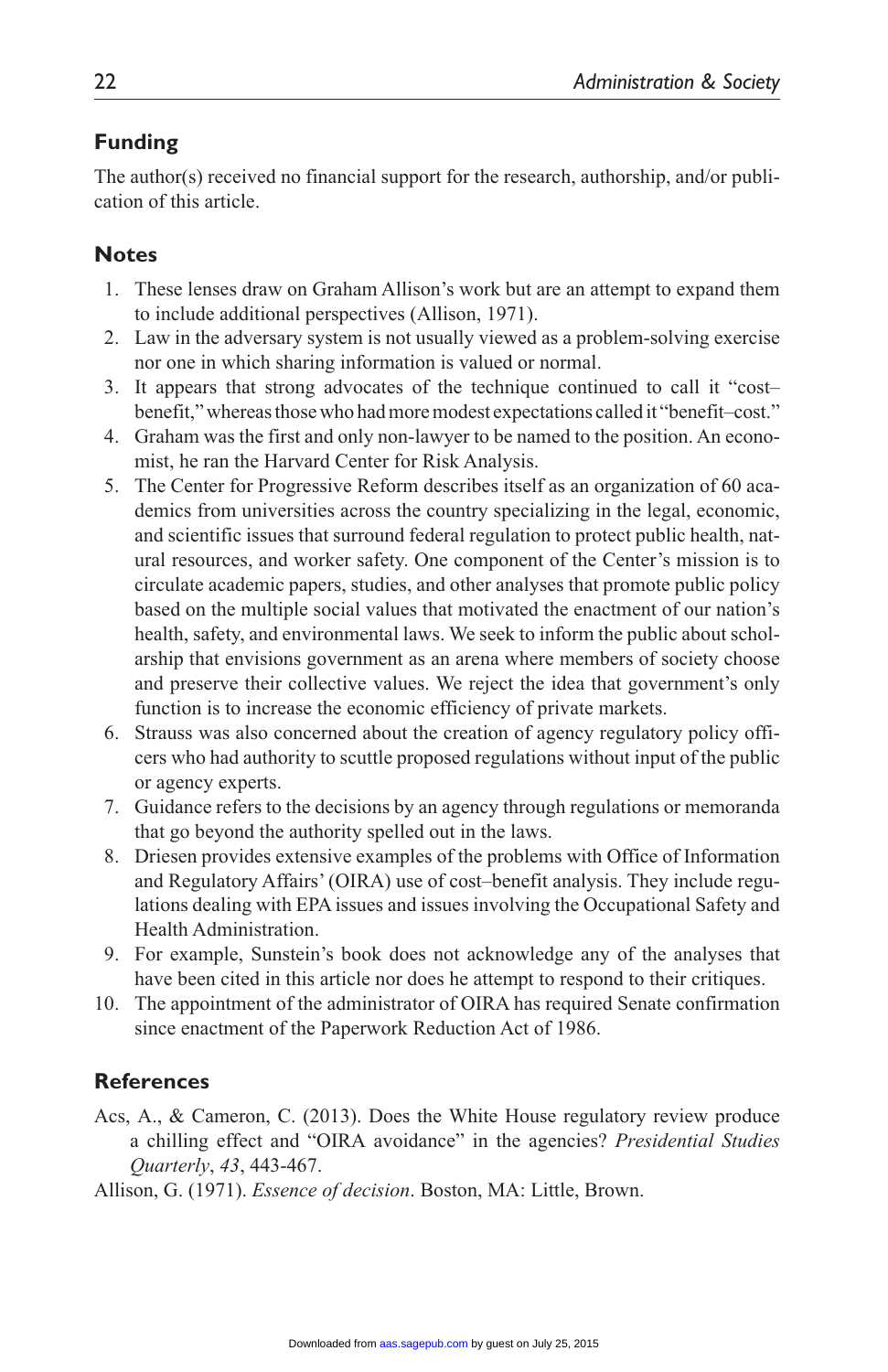- Arbuckle, D. R. (2009). *The role of analysis on the 17 most political acres on the face of the earth*. Presentation to the Society for Risk Analysis and Resources for the Future, New Ideas for Risk Regulation.
- Balla, S. J., Deets, J. M., & Maltzman, F. (2011). Outside communications and OIRA review of agency regulations. *Administrative Law Review*, *63*, 150-171.
- Bolton, A., Potter, R. A., & Thrower, S. (2014). *Presidential oversight and regulatory delay: How politics and organizational capacity influence OIRRA rule review*. Paper presented at the 2014 Midwest Political Science Association Conference, Chicago, IL.
- Clinton, W. J. (1993). Executive order 12866, September 30, 1993, Regulatory Planning and Review [Presidential documents]. *Federal Register*, *58*(190).
- Driesen, D. M. (2005). Is cost-benefit analysis neutral? *University of Colorado Law Review*, *77*, 336-404.
- Frank, R. H. (2000). Why is cost-benefit analysis so controversial? *Journal of Legal Studies, XXIX*, 913-930.
- Gordon, B., Dingell, J. D., Waxman, H. A., & Oberstar, J. L. (2005, May 5). [Letter to Dr. Ralph J. Cicerone, President of the National Academy of Sciences].
- Graham, J. D. (2007). The evolving regulatory role of the U.S. office of management and budget. *Review of Environmental Economics and Policy*, *1*, 171-191.
- Head, B. (2010). Reconsidering evidence-based policy: Key issues and challenges. *Policy and Society*, *29*, 77-94.
- Heinzerling, L. (2013, April 29). *Opinion: On RegBlog*. Retrieved from [https://www.](https://www.law.upenn.edu/blogs/regblog/2013/04/29-heinzerling-oira-review-html) [law.upenn.edu/blogs/regblog/2013/04/29-heinzerling-oira-review-html](https://www.law.upenn.edu/blogs/regblog/2013/04/29-heinzerling-oira-review-html)
- Heinzerling, L. (2014). Inside EPA: A former insider's reflections on the relationship between the Obama EPA and the Obama White House. *Pace Environmental Law Review*.
- Keller, A. C. (2009). *Science in environmental policy: The politics of objective advice*. Cambridge, MA: MIT Press.
- Lavertu, S., & Yackee, S. W. (2014). Regulatory delay and rulemaking deadlines. *Journal of Public Administration Research and Theory*, *24*, 185-207.
- Majone, G. (1989). *Evidence, argument, and persuasion in the policy process*. New Haven, CT: Yale University Press.
- Mazmanian, D. A., & Nienaber, J. (1979). *Can organizations change: Environmental protection, citizen participation and the corps of engineers*. Washington, DC: Brookings Institution.
- National Research Council of the National Academies. (2012). *Using science as evidence in public policy*. Washington, DC: National Academies Press.
- OMB Watch. (2008). *Advancing the public interest through regulatory reform: Recommendations for President-Elect Obama and the 111th Congress*. Washington, DC: Author.
- O'Neill, J., & Spash, C. L. (2000). Conceptions of value in environmental decisionmaking. *Environmental Values*, *9*, 521-536.
- Pielke, R. A., Jr. (2007). *The honest broker: Making sense of science in policy and politics*. Cambridge, UK: Cambridge University Press.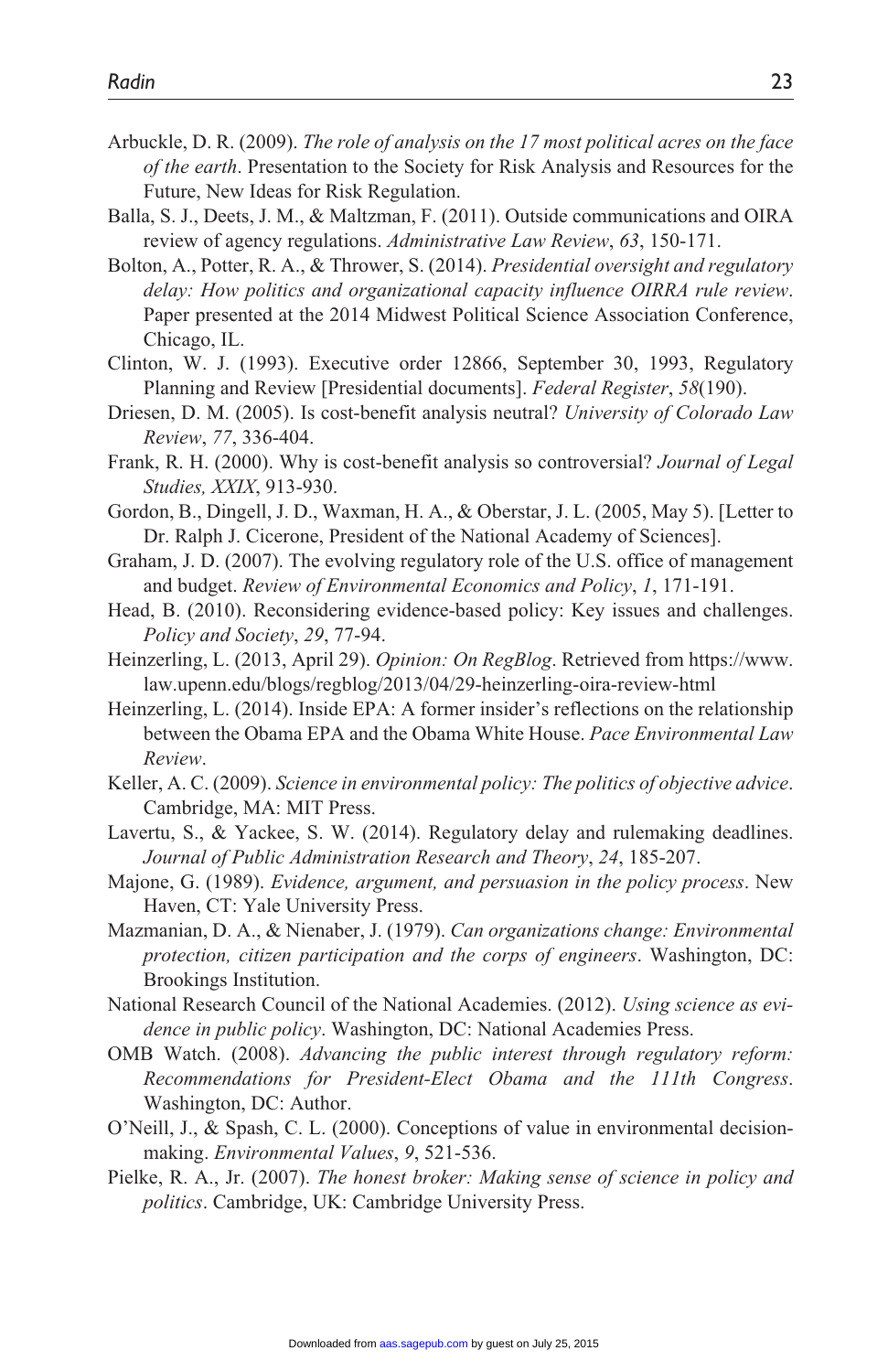- Price, D. K. (1967). *The scientific estate* (2nd ed.). Cambridge, MA: Harvard University Press.
- Pring, G., & Pring, C. (2009). *Specialized environmental courts and tribunals: The explosion of new institutions to adjudicate environment, climate change, and sustainable development*. Retrieved from [http://www.law.du.edu/documents/ect](http://www.law.du.edu/documents/ect-study/Unitar-Yale-Article.pdf)[study/Unitar-Yale-Article.pdf](http://www.law.du.edu/documents/ect-study/Unitar-Yale-Article.pdf)
- Radin, B. A. (2000). *Beyond Machiavelli: Policy comes of age*. Washington, DC: Georgetown University Press.
- Radin, B. A. (2013). *Beyond Machiavelli: Policy analysis reaches midlife* (2nd ed.). Washington, DC: Georgetown University Press.
- Revesz, R. L., & Livermore, M. A. (2008). *Retaking rationality: How cost-benefit analysis can better protect the environment and our health*. Oxford, UK: Oxford University Press.
- Rosenbloom, D. H. (1983). Public administrative theory and the separation of powers. *Public Administration Review*, *67*, 219-227.
- Sagoff, M. (2009). Regulatory review and cost-benefit analysis. *Philosophy & Public Policy Quarterly*, *29*(3/4), 21-25.
- Shapiro, S. A. (Board Member and Treasurer of the Center for Progressive Reform). (2003, December 7). [Letter to Dr. Margo Schwab, OIRA, Re: Proposed Bulletin on Peer Review and Information Quality].
- Sinden, A., Kysar, D. A., & Driesen, D. M. (2009). Cost-benefit analysis: New foundations on shifting sand: A review of Matthew D. Adler and Eric A. Posner's new foundations of cost-benefit analysis. *Regulation & Governance*, *3*, 49-71.
- Snow, C. P. (1963). *The two cultures and a second look*. Cambridge, MA: Cambridge University Press. (Original work published 1959)
- Steinzor, R. (President, Center for Progressive Reform). (2009, April 30). *The role of science in regulatory reform* (Testimony to the Subcommittee on Investigations and Oversight, Committee on Science and Technology, U.S. House of Representatives).
- Strauss, P. L. (2007, April 26). *Subcommittee on investigations and oversight* (Testimony before the U.S. House of Representatives Committee on Science and Technology).
- Sunstein, C. R. (2013). *Simpler: The future of government*. New York, NY: Simon & Schuster.
- Union of Concerned Scientists. (2008). *Federal science and the public good: Securing the integrity of science in policy making*. Cambridge, MA: Scientific Integrity Recommendations for the Office of Information and Regulatory Affairs.
- Vining, A. R., & Weimer, D. L. (2010). Foundations of public administration: Policy analysis. *Public Administration Review*.
- Viscusi, W. K. (2009). The devaluation of life. *Regulation & Governance*, *3*, 103-127.
- Wagner, W. E. (2003). The "bad science" fiction: Reclaiming the debate over the role of science in public health and environmental regulation. *Law and Contemporary Problems*, *66*, 63-134.
- Weidenbaum, M. (1991). Regulatory process reform from Ford to Clinton. *Regulation*.